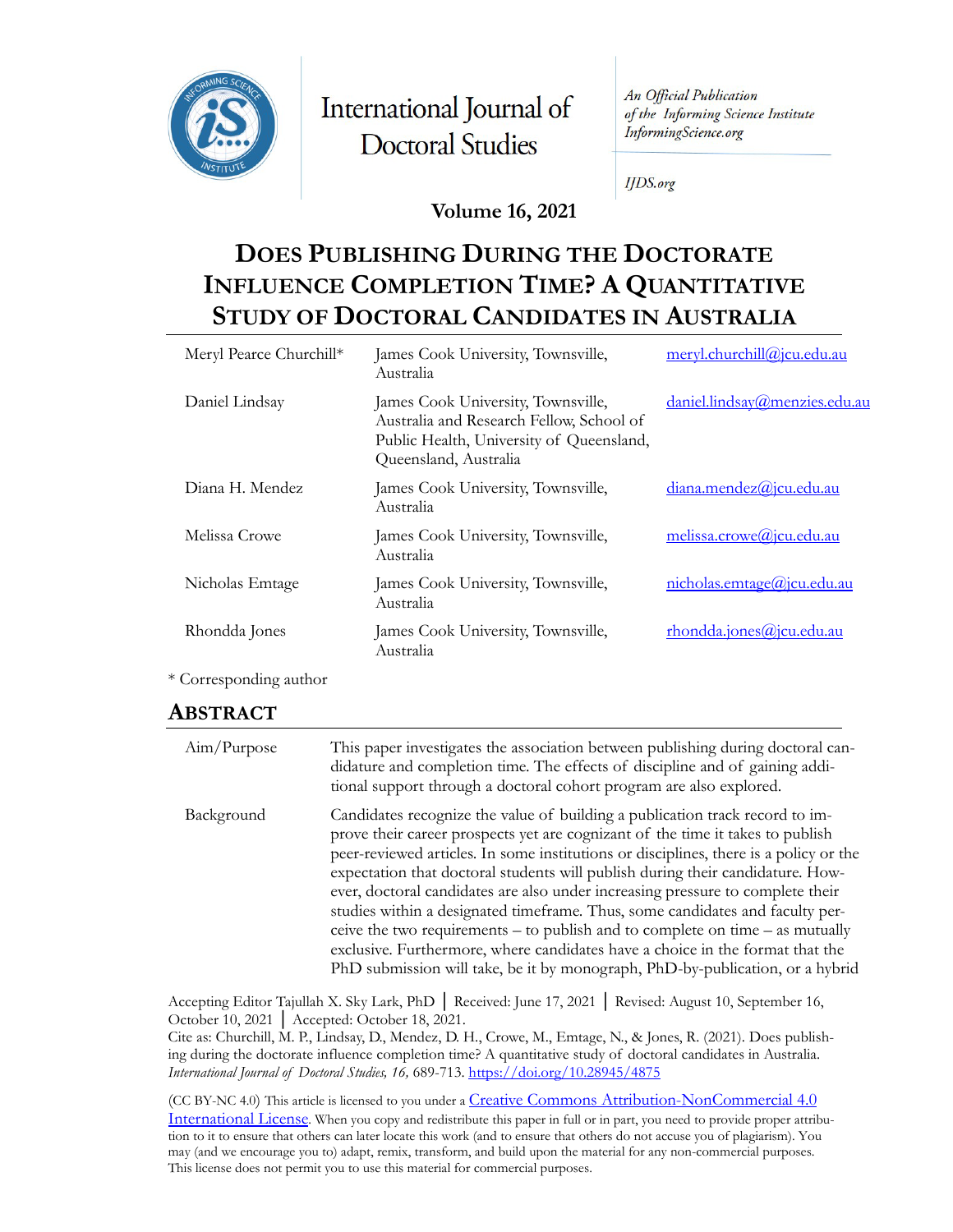|                                      | thesis, there is little empirical evidence available to guide the decision. This pa-<br>per provides a quantitative analysis of the association between publishing dur-<br>ing candidature and time-to-degree and investigates other variables associated<br>with doctoral candidate research productivity and efficiency.                                                                                                                                                                                                                                                                                                                                                                                                                                                                                                                                                                                                                                                                                                                                            |
|--------------------------------------|-----------------------------------------------------------------------------------------------------------------------------------------------------------------------------------------------------------------------------------------------------------------------------------------------------------------------------------------------------------------------------------------------------------------------------------------------------------------------------------------------------------------------------------------------------------------------------------------------------------------------------------------------------------------------------------------------------------------------------------------------------------------------------------------------------------------------------------------------------------------------------------------------------------------------------------------------------------------------------------------------------------------------------------------------------------------------|
| Methodology                          | Multivariate logistic regression analyses were used to examine the predictors<br>(discipline [field of research], gender, age group, domestic or international stu-<br>dent status, and belonging to a cohort program) of doctoral candidate research<br>productivity and efficacy. Research productivity was quantified by the number<br>of peer-reviewed journal articles that a candidate published as a primary author<br>during and up to 24 months after thesis submission. Efficacy (time-to-degree)<br>was quantified by the number of Full-Time Equivalent (FTE) years of candida-<br>ture. Data on 1,143 doctoral graduates were obtained from a single Australian<br>university for the period extending from 2000 to 2020. Complete publication<br>data were available on 707 graduates, and time-to-degree data on 664 graduates.<br>Data were drawn from eight fields of research, which were grouped into the<br>disciplines of health, biological sciences, agricultural and environmental sci-<br>ences, and chemical, earth, and physical sciences. |
| Contribution                         | This paper addresses a gap in empirical literature by providing evidence of the<br>association between publishing during doctoral candidature and time-to-degree<br>in the disciplines of health, biological sciences, agricultural and environmental<br>sciences, and chemical, earth, and physical sciences. The paper also adds to the<br>body of evidence that demonstrates the value of belonging to a cohort pro-<br>gram for doctoral student outcomes.                                                                                                                                                                                                                                                                                                                                                                                                                                                                                                                                                                                                        |
| Findings                             | There is a significant association between the number of articles published and<br>median time-to-degree. Graduates with the highest research productivity (four<br>or more articles) exhibited the shortest time-to-degree. There was also a signifi-<br>cant association between discipline and the number of publications published<br>during candidature. Gaining additional peer and research-focused support and<br>training through a cohort program was also associated with higher research<br>productivity and efficiency compared to candidates in the same discipline but<br>not in receipt of the additional support.                                                                                                                                                                                                                                                                                                                                                                                                                                    |
| Recommendations<br>for Practitioners | While the encouragement of candidates to both publish and complete within<br>the recommended doctorate timeframe is recommended, even within disciplines<br>characterized by high levels of research productivity, i.e., where publishing dur-<br>ing candidature is the "norm," the desired levels of student research productiv-<br>ity and efficiency are only likely to be achieved where candidates are provided<br>with consistent writing and publication-focused training, together with peer or<br>mentor support.                                                                                                                                                                                                                                                                                                                                                                                                                                                                                                                                           |
| Recommendations<br>for Researchers   | Publishing peer-reviewed articles during doctoral candidature is shown not to<br>adversely affect candidates' completion time. Researchers should seek writing<br>and publication-focused support to enhance their research productivity and effi-<br>ciency.                                                                                                                                                                                                                                                                                                                                                                                                                                                                                                                                                                                                                                                                                                                                                                                                         |
| <b>Impact on Society</b>             | Researchers have an obligation to disseminate their findings for the benefit of<br>society, industry, or practice. Thus, doctoral candidates need to be encouraged<br>and supported to publish as they progress through their candidature.                                                                                                                                                                                                                                                                                                                                                                                                                                                                                                                                                                                                                                                                                                                                                                                                                            |
| Future Research                      | The quantitative findings need to be followed up with a mixed-methods study<br>aimed at identifying which elements of publication and research-focused sup-<br>port are most effective in raising doctoral candidate productivity and efficacy.                                                                                                                                                                                                                                                                                                                                                                                                                                                                                                                                                                                                                                                                                                                                                                                                                       |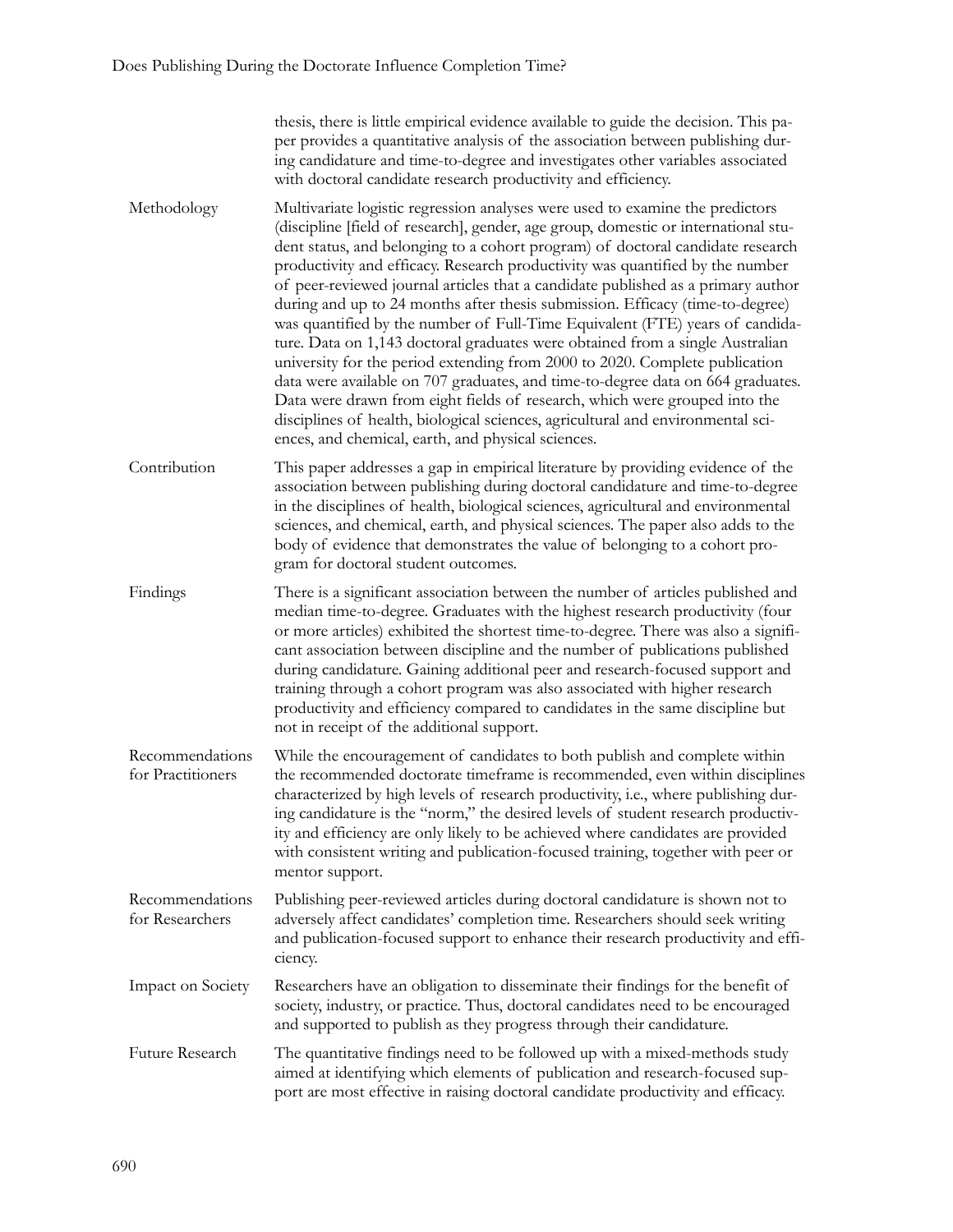Keywords cohort program, completion, doctorate, research productivity, time-to-degree

### **INTRODUCTION**

For doctoral students, publishing during candidature can be a challenging and time-consuming process (Björk & Solomon, 2013; Guerin, 2016), and yet both publishing *and* completing on time are expected of them (Pinheiro et al., 2014; Taylor, 2019). Timely dissemination of students' research findings is a priority for industry for the advancement of technological innovations and improvements in practice (Shin et al., 2018). For students, having evidence of the scholarly dissemination of ones' research findings is an asset when entering a competitive job market (Hartley & Betts, 2009; Horta et al., 2019).

Timely completions are also important for industry and students, as they release graduates into the job market (Australian Technology Network of Universities & Nous Group, 2017), and for universities and faculty as student completions free up capacity and resources for incoming applicants. Given that both the timely dissemination of research findings and timely completions are widely sought across sectors, it is important that the process of publishing during a PhD does not adversely extend completion times. Furthermore, because publishing is a time-consuming process, some doctoral students have expressed concerns that publishing during their candidature will slow their time to completion (Hartley & Betts, 2009; Jowsey et al., 2020; Watts, 2013), and yet there is little empirical evidence on which to base such concerns. Given the scant scholarly literature on the relationship between research productivity and efficiency in doctoral graduates, this study aims to examine the association between publishing during a PhD and time-to-degree at a research-intensive university in Australia. The study extends the existing body of literature by examining whether completion time is influenced by doctoral students' research productivity during their PhD, and the effect of discipline, and gaining additional support on publication outputs. The research contributes new insights on the *intra*-discipline effect of gaining additional publication-focused training and support on research productivity and efficiency. The study also provides empirical evidence based on a rigorous statistical approach that minimizes the influence of confounding variables in the analyses.

# **LITERATURE REVIEW**

### THE IMPORTANCE OF PUBLISHING DURING CANDIDATURE

Publishing during candidature is important for students, supervisors, the discipline, higher education institutions, industry, and the economy, though for differing reasons. For industry and the economy – in both developed and developing countries – it is the innovative advancements in technology and practice informed by original research that is sought (Australian Technology Network of Universities & Nous Group, 2017; Hayward & Ncayiyana, 2014). It is also important that research findings are disseminated to practitioners for the advancement of discipline knowledge and practice (Shin et al., 2018). For academics, because publishing is integral to the role (Caparrós-Ruiz, 2019) and expected, co-authoring papers with research students serves as a means of increasing their own research productivity (R. Ynalvez et al., 2014). For institutions where funding is linked to research student productivity and efficiency measures, a higher publication output equates to greater income (Hansen et al., 2019; Hicks, 2012; Pinheiro et al., 2019; Williams & Grant, 2018).

A doctoral degree is a learning process. It is, therefore, important that students gain the skill of writing for publication to prepare for their future careers (Caparrós-Ruiz, 2019; R. Ynalvez et al., 2014). It is by going through the process of writing for publication (Robins & Kanowski, 2008) that students learn how to communicate, contextualize (Pinheiro et al., 2014), and respond to critique (Merga et al., 2020); hence students should publish from the outset of their candidature. In turn, students can start to develop a publication track record (Guerin, 2016; Niven & Grant, 2012), build academic credibility (Choi et al., 2021; Merga et al., 2020), and grow in confidence (Sharmini et al., 2015). The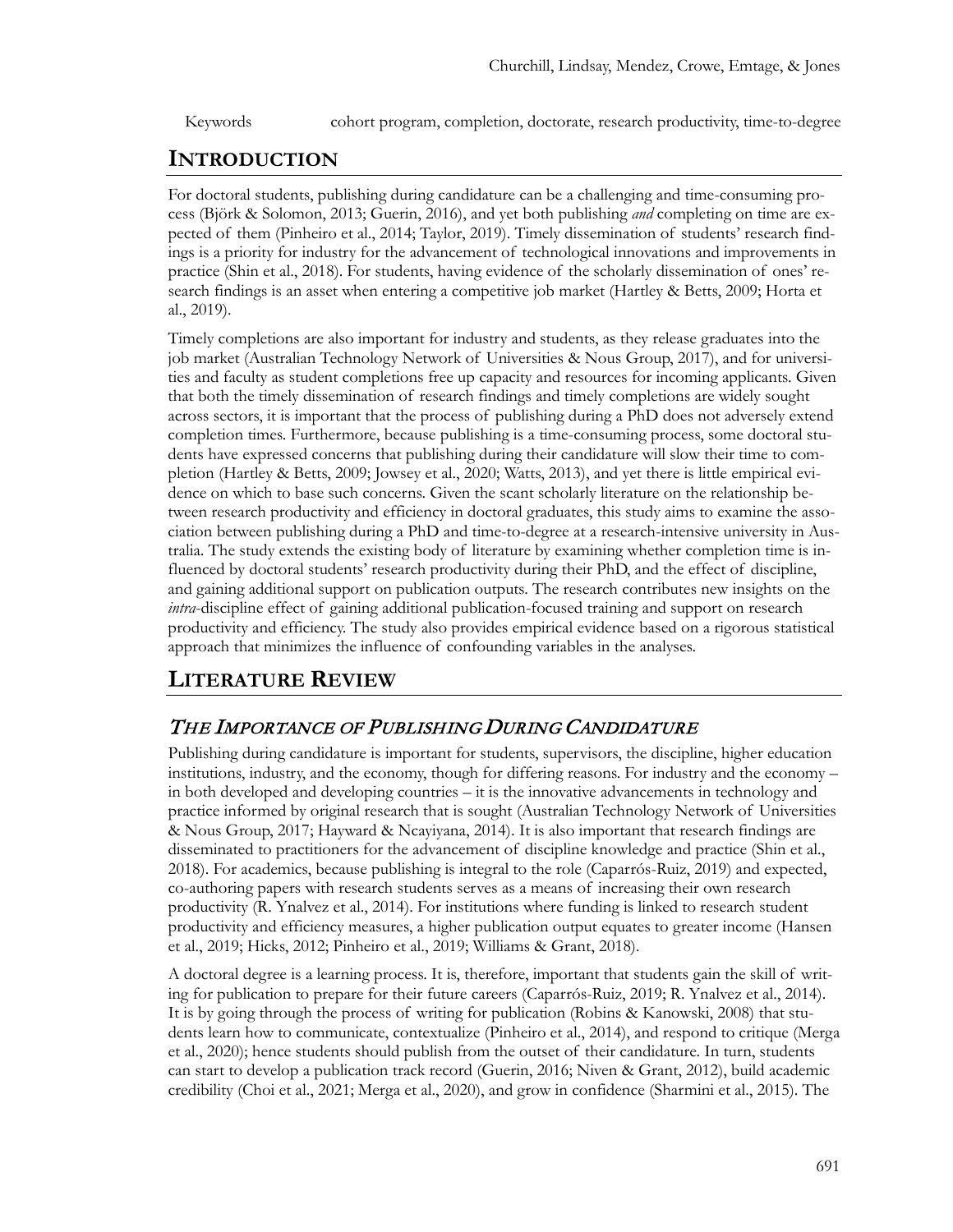benefits of publishing during the PhD (Sharmini et al., 2015) extend beyond the university experience, with Laurance et al. (2013) and Pinheiro et al. (2014) reporting sustained high research productivity during the post-doctoral careers of graduates from biology, and science, technology, engineering, and mathematics (STEM) fields respectively. Given the value of publications, it is not surprising that in some institutions or disciplines there is the expectation (Mason & Merga, 2018a) or even policy requiring doctoral students to publish during their candidature (Mouton, 2011; Pinheiro et al., 2014). Yet, in contrast, in parts of Africa, university leaders lament that a lack of capacity and inadequate research training (Garwe et al., 2021) not only delays completion times (Mbogo et al., 2020) but also leads to low research outputs (Fisher et al., 2020; Olibie et al., 2015).

While the value of doctoral publishing is widely accepted across a range of contexts, contention arises across developed (Sharmini et al., 2015) and developing (Ramlall et al., 2020; van Lill, 2019) nations when comparing new forms of doctoral submissions (such as PhD with publications, or hybrid theses) with traditional theses (Hagen, 2010; Jackson, 2013; Niven & Grant, 2012; Thune et al., 2012). Academic debate around article-based theses largely centers on issues of equity and quality: quality of the students' education (Teferra, 2015), quality of their papers, and the quality of journals (Larsen & von Ins, 2010). Some doctoral thesis examiners consider a thesis favorably where there is evidence of peer-reviewed articles published in good quality journals (Guerin, 2016; Watts, 2013), though this is subject to debate (Sharmini et al., 2015). Further, in Africa, concerns have been raised over the extent of co-author involvement in doctoral student publications, which ultimately form part of the students' doctoral submission, citing concerns over the quality of the graduates (exiting university with a PhD) in such cases (Ramlall et al., 2020; Teferra, 2015). In Europe and Scandinavia, where co-authors have made significant contributions to papers that form part of a PhD submission, it has been suggested that the required number of articles submitted change (Kyvik & Olsen, 2014; Pinheiro et al., 2014; Thune et al., 2012). Besides the debate around the varying quality of journals, there is the debate on equity. Is a monograph thesis equable to a PhD-with-publications? Are the number of articles equable across disciplines (Niven & Grant, 2012)? These issues have led university leaders to call for a policy on publication-based doctoral submissions (Ramlall et al., 2020; Sharmini et al., 2015) and for empirical evidence to guide policy (Merga et al., 2020). While these debates are outside of the scope of this paper, this study aims to provide empirical evidence across four disciplines on whether publishing during a PhD impacts completion time. In this way, the study aims to feed empirical evidence into this contentious space.

### FACTORS INFLUENCING PUBLISHING DURING CANDIDATURE

Despite industry, faculty, and university expectations around publishing, for students, getting published is challenging. Many students report a lack of confidence, lack of ability, or fear of peer-review critique as factors hindering their achievement of publication goals (Cuthbert & Spark, 2008). Universities are, therefore, continually investigating processes or activities which might be effective in assisting students to improve their research skills and outcomes.

Differences in research productivity are frequently attributed to the research "culture" (Watts, 2013), or the "norms" (Mason & Merga, 2018a, p. 148), or expectations (Wildgaard & Wildgaard, 2018), that differ between disciplines. Even within the social sciences, variations in publication norms are evident across different sub-disciplines (Mason & Merga, 2018b). Other studies attribute the differences in productivity to the practice of working collaboratively with peers (Cuthbert & Spark, 2008), mentors (R. Ynalvez et al., 2014), or supervisors (Hartley & Betts, 2009), which tends to characterize particular disciplines (sciences) or methodologies (laboratory-based studies). Analyses of data drawn from a national database in the United States of America (USA) (Pinheiro et al., 2014), surveys in Portugal (Horta & Santos, 2016), and dissertation submissions in Norway (Thune et al., 2012), and other parts of Scandinavia, show differences in the ranking of disciplines, but generally, students in science fields of research (Horta & Santos, 2016), and medical and health fields (Thune et al., 2012), had higher outputs than those in social sciences (Hagen, 2010), and in humanities where monograph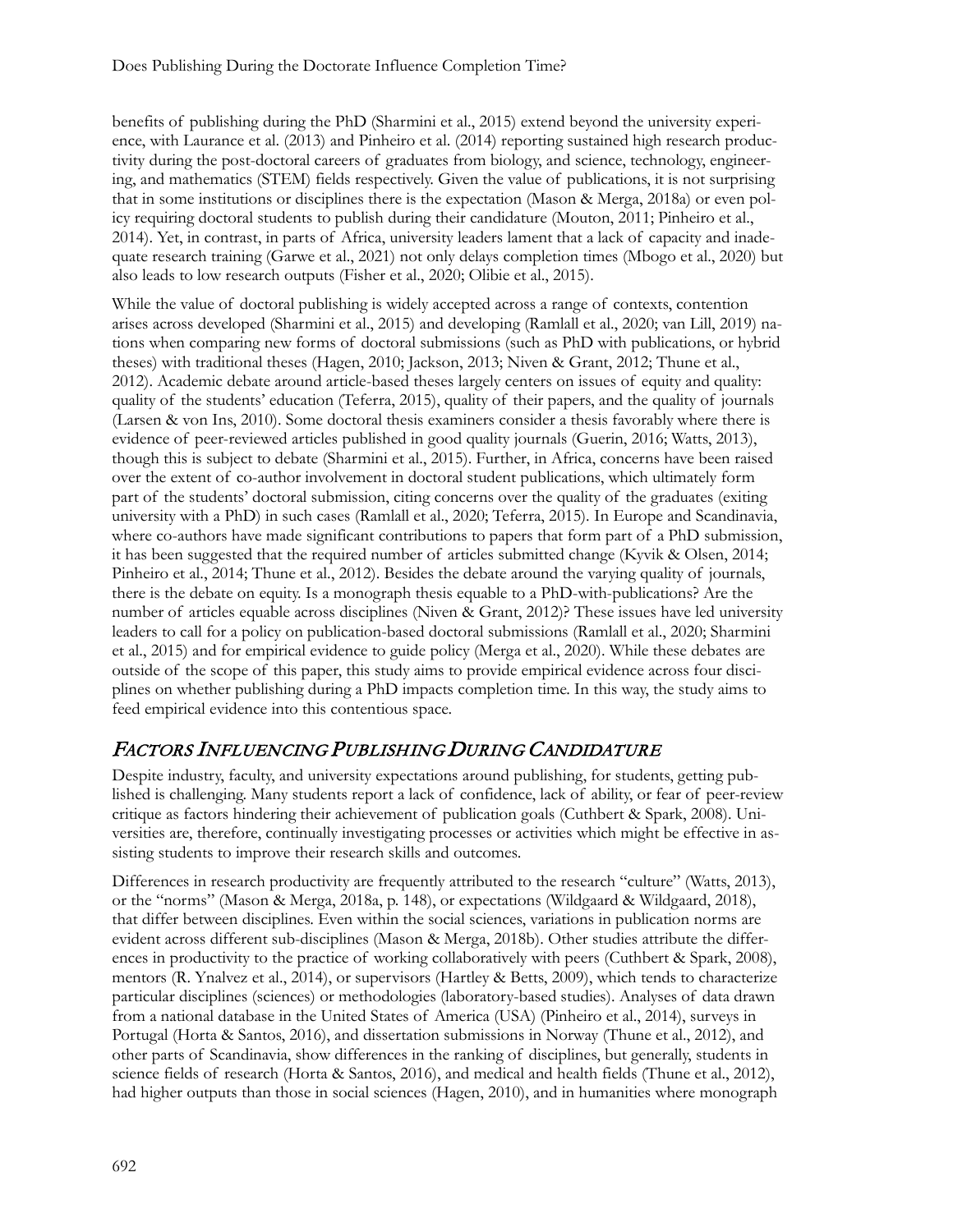submissions dominated (Thune et al., 2012). Niven and Grant (2012, p. 110) attribute the difference to the tendency of students, in the latter disciplines, to work alone, stating that "in a humanities and education context, PhDs by publications will never be a comfortable epistemological fit." In science fields, students often work on projects that align closely with their supervisor's research interests, resulting in their publishing together (Kyvik & Olsen, 2014). Informal collaboration was a factor associated with increased research productivity in a survey of graduate agricultural scientists in the Philippines (M. A. Ynalvez & Shrum, 2011). Similarly, collaboration with peers (peer-assisted learning) has been shown to raise participants' self-efficacy for writing, and productivity in doctoral students in an arts discipline (Cuthbert & Spark, 2008), and among faculty in an education discipline (Wilson & Cutri, 2021) – the findings in the latter two studies indicate that it may be the power of collaboration rather a discipline phenomenon influencing productivity.

Another measure strongly associated with research productivity is publication-focused training programs for students (Cuthbert & Spark, 2008), faculty (Morss & Murray, 2001), and clinicians, particularly for those who find writing challenging (Murray & Newton, 2008). With reference to faculty rather than doctoral students, Morss and Murray (2001) note a lack of confidence rather than an absence of skill as a factor affecting productivity and highlight the role of training in raising self-efficacy and productivity. Structuring time to write into one's daily workload was also identified as important for raising productivity (Morss & Murray, 2001). However, not all training measures are equally effective; for example, of 16 doctoral training and practice items, and 15 instrumental mentoring practices evaluated by R. Ynalvez et al. (2014) with data from molecular biology students in Japan, Taiwan, and Singapore, only two practices emerged as strong predictors of increased productivity; namely, the practice of writing and submitting papers to journals, and of mentors co-authoring papers with a candidate. Students presenting their work at conferences or seminars led to an increase in manuscript production but did not equate to more publications.

Clearly, no single support measure or training event in isolation will determine research performance (Geven et al., 2018; R. Ynalvez et al., 2019). Rather, where a suite of support measures are in place, not only does research productivity improve (Kogovsek et al., 2011), but also the likelihood of students completing their studies within the required timeframe (van Rooij et al., 2019), both of which are expected of students, and important to universities. Programs in which small groups of students commence their studies and progress through their degree together in a structured and supported way are termed cohort programs (see Bagaka's et al., 2015; Leland et al., 2020). Such multifaceted programs are tailored to the educational needs of the group and provide students with a suite of social support (Gardner & Gopaul, 2012), anxiety-reducing (Nimer, 2009), structural support, and training measures (Bagaka's et al., 2015). By facilitating social integration (collaboration), cohort programs not only increase the likelihood of improved student satisfaction with their university experience (van Rooij et al., 2019), but also raise rates of success (Bagaka's et al., 2015) across disciplines (Gardner & Gopaul, 2012). Cohort programs also include research education, training in writing and publishing, collegial support, and an opportunity for learning through shared experiences and mentoring (Bagaka's et al., 2015; Leland et al., 2020). Given that research productivity has been attributed to the practice of collaboration, to the efficacy of training programs, and to differences in discipline "culture," we are led to question whether research productivity differences are attributable to the collegial effect of working with peers and mentors or to discipline culture. This paper aims to address the question. The authors hypothesize that students who belong to supportive doctoral cohort training programs (such as those described in Bagaka's et al. [2015] and Leland et al. [2020] and tested in this study) are likely to exhibit higher levels of research productivity than their discipline peers outside of such programs.

### FACTORS INFLUENCING TIMELY DOCTORAL COMPLETION

The concept of what constitutes efficiency or a "timely" completion will be different in different countries and contexts. Most institutions in Australia, New Zealand, the European Higher Education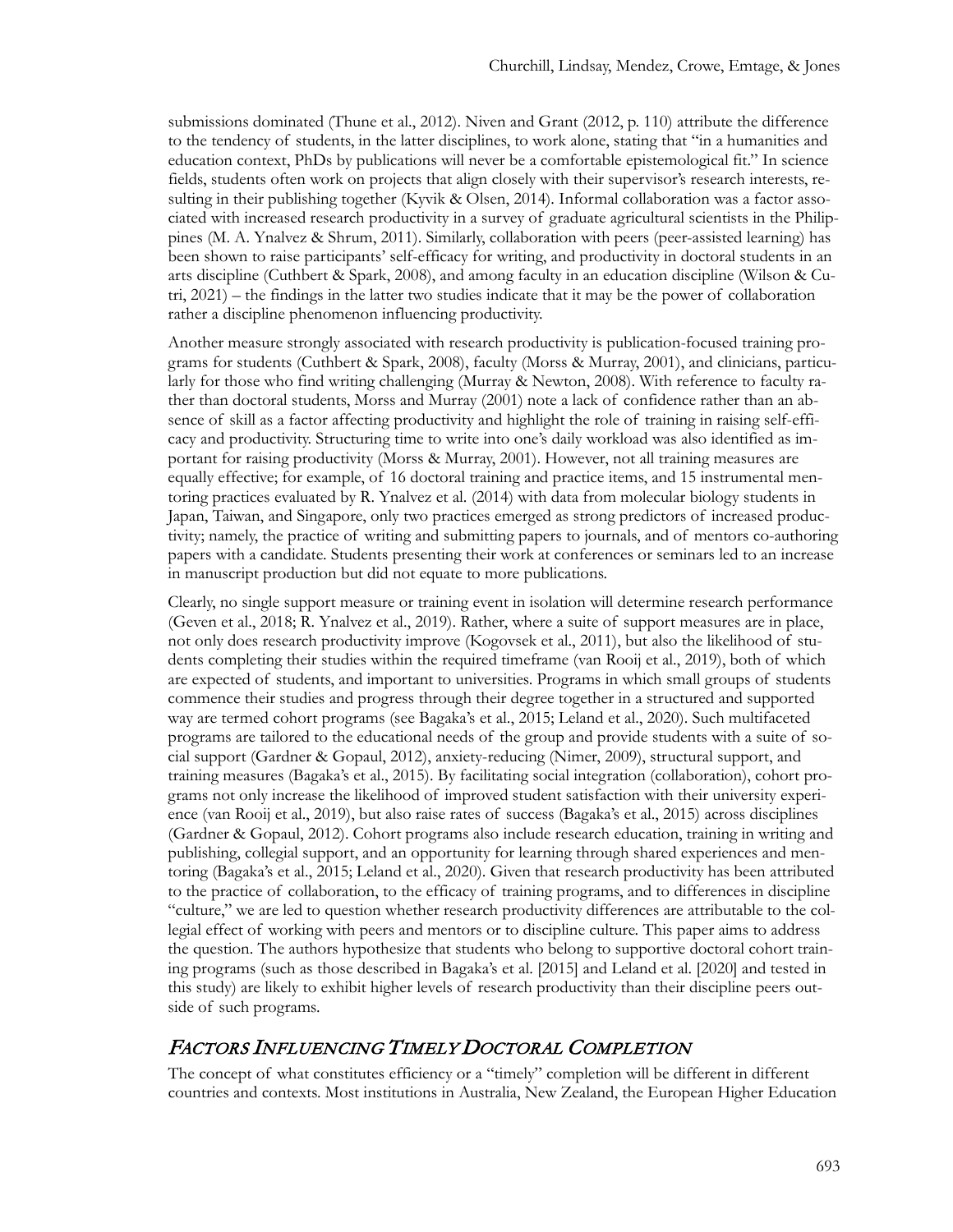Area (EHEA), United Kingdom (UK), and Nigeria favor durations of 3 to 4 years (EHEA, 2009; McGagh et al., 2016; Olibie et al., 2015; Roberts, 2002; Spronken-Smith et al., 2018). Candidacies extending beyond this timeframe may be considered "an inefficiency" (McGagh et al. 2016, p. 30), whereas, in the USA, candidacies tend to be longer. The trajectory and the level of credentials required to gain entry into a PhD in the USA differ from the European and Australian contexts, which may account for the varying expectations in completion times. For example, Zhou and Okahana (2019) report a median of 5.26 years for students in STEM fields and 6.64 years for non-STEM disciplines. Thus, the concept of a timely or "on time" completion is where the students complete their degree within the recommended national or institutional course duration. Notwithstanding the empirical evidence showing reductions in doctoral median time-to-degree over the past few decades (Skopek et al., 2020; Torka, 2020), universities remain eager to improve their proportion of "on time" completions (Geven et al., 2018).

The variables commonly associated with shorter time-to-degree include candidate funding (Spronken-Smith et al., 2018; Torka, 2020); discipline (Caparrós-Ruiz, 2019; Torka, 2020); prior research or Master's degree (van Lill, 2019); and foreign student status (Geven et al., 2018; Spronken-Smith et al., 2018; Torka, 2020; Zhou & Okahana 2019). While much is known about the drivers of shorter completion times, given the arguably equally demanding expectation that students publish as they progress through their candidature, it is worth examining the association between the two variables (research productivity, and efficiency).

### THE IMPACT OF PUBLISHING ON DOCTORAL COMPLETION TIMES

R. Ynalvez et al. (2014, p. 321) acknowledge the value of student engagement in research training (for the development of "human and social capital") but suggest that such activities may be an "unintended distraction" that could hinder students' rate of progress. Students too have expressed concern that publishing during candidature will delay their completion time due to the time-consuming nature of getting published (Guerin, 2016). In a UK-based study, in which a third of the participants (n = 58) were from non-English speaking backgrounds, a lengthening effect of publishing during candidature was noted, albeit by four months (Hartley & Betts, 2009). Countering this are the qualitative accounts from doctoral students claiming efficiencies in completion times *because* they published during their candidature (Merga et al., 2020). While both studies (Hartley & Betts, 2009; Merga et al., 2020) have merit in that they record the student's voice, the findings should be regarded with caution due to the small sample sizes.

A number of pivotal empirical studies provide an indication of doctoral student research productivity over varying timeframes, such as the duration of completed PhD candidatures (Hagen, 2010; Mason & Merga, 2018a; Thune et al., 2012) or during candidatures in-progress (R. Ynalvez et al., 2014). R. Ynalvez et al. (2014) record an average of 1.18 papers (published or submitted) over a 12-month period across a range of years of candidature and Hagen (2010) and Mason and Merga (2018a) between 4 and 5 papers per dissertation. However, the latter study, which considered only quantity and not quality, found that two-thirds of the papers included in thesis submissions were not yet in published form, whereas Hagen (2010) enumerated only published articles in their study, finding that students published on average 0.37 papers per dissertation. While the studies provide useful insights into doctoral productivity, they provide little evidence on whether higher research productivity during candidature was associated with longer or shorter completion times. Green et al. (1992) and Horta et al. (2014) are notable exceptions; hence further details are provided forthwith.

A shortening influence of publishing on time-to-degree was found in the studies of Green et al. (1992) and Horta et al. (2019). The shortening effect was identified in doctoral social work students in the USA, where candidates were intent on pursuing a research career following graduation (Green et al., 1992). The study provides a measure of students' perceived preparedness to publish, noting only a positive association with productivity, but offers no details on the actual resultant length of variations in candidature (in years). The average time to complete all components of the doctoral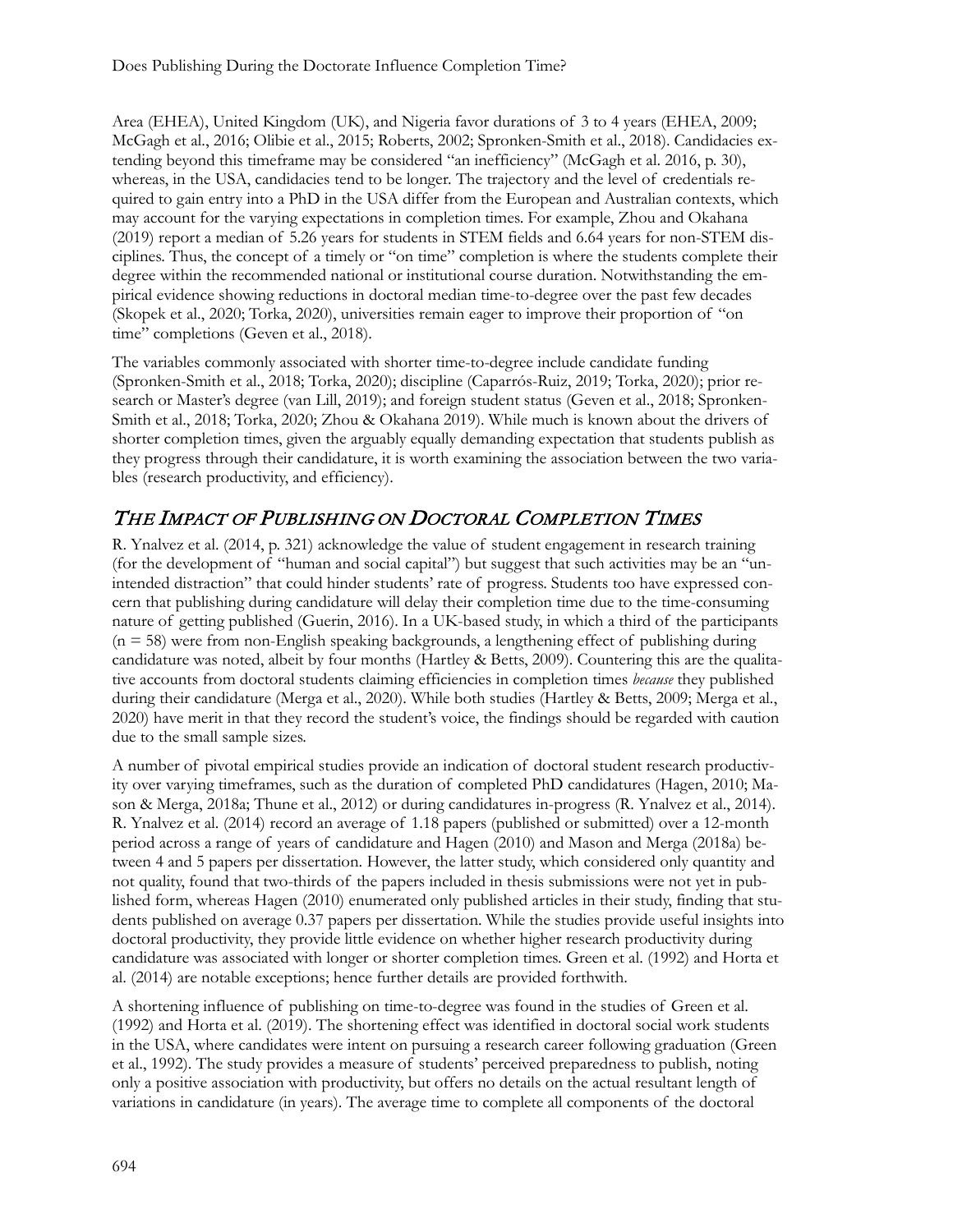program was 4.9 years for the sample as a whole (Green et al., 1992). In Portugal, a shortening effect of publishing during candidature on time-to-degree was only seen among students that had adequate funding for the duration of their PhD (Horta et al., 2019). A converse effect of publishing during candidature associated with an increase in time-to-degree was also evident in the same study among STEM and non-STEM students who were not funded. As a whole, funded candidates took longer to complete their degree than non-funded candidates, but the net effect was that funded candidates who published during their PhD completed in a shorter time, whereas publishing tended to increase the time-to-degree of the non-funded candidates. That is, the impact of publishing during candidature on completion time was intrinsically linked to students' funding status (Horta et al., 2019).

Horta et al. (2019) is one of the few papers to provide an analysis of a productivity-efficiency association and to demonstrate the lengthening effect of publishing during candidature, but not in terms of the number of years taken to complete the degree. In short, a question that remains largely unanswered is: is publishing during a PhD associated with a longer or shorter candidature? This paper aims to address this question by examining doctoral completion and publication data across four disciplines at a research-intensive university in Australia. According to Watts (2013, p. 1105), such analyses have the potential "to change institutional policies on publishing in the doctoral context".

### PURPOSE OF THE STUDY AND RESEARCH HYPOTHESES

With a specific focus on doctoral candidates' publication productivity, this study aims to investigate the association between publishing during a PhD and (a) time-to-degree, (b) discipline (field of research), and (c) engagement in a Cohort Doctoral Studies Program (henceforth abbreviated to cohort program) and also the association between engagement in a cohort program and time-to-degree. The variable assessed in engagement in a cohort program is the effect of candidates receiving "additional" research and publishing-focused training and support, as detailed later in the paper.

Based on the review of literature, the research hypotheses are:

Hypothesis 1: Doctoral candidates who publish journal articles during their candidature complete their degree in a shorter time than candidates who do not publish during their candidature.

Hypothesis 2: The number of peer-reviewed journal articles that a candidate publishes as a primary author is associated with the discipline.

Hypothesis 3: Doctoral candidates who engage in a cohort program publish more journal articles than their discipline peers who do not belong to a cohort program.

Hypothesis 4: Doctoral candidates who engage in a cohort program have a shorter time-to-thesis submission than their discipline peers who do not belong to a cohort program.

#### **Context**

All research student administration and training is provided through a centralized Graduate Research School within our university. The single Graduate Research School ensures that equitable training is accessible to all research students regardless of their discipline. All students are required to undergo a suite of research training modules, with additional training (for example, statistics, qualitative data analysis, safe handling of animals) available to students as required. The Graduate Research School also administers progress monitoring procedures that evaluate student progress at the outset (when the research proposal is confirmed), at mid-point, and at pre-completion stages of their candidature and through twice-yearly progress reports. The processes enable the Graduate Research School to identify candidates who are facing issues hindering their progress or who are at risk of not completing within the recommended course duration and set in place measures to redress the obstacles. In addition, research candidates have a supervisory team with whom they enter an "Agreement" on their mutual obligations. A number of processes are associated with improving research student retention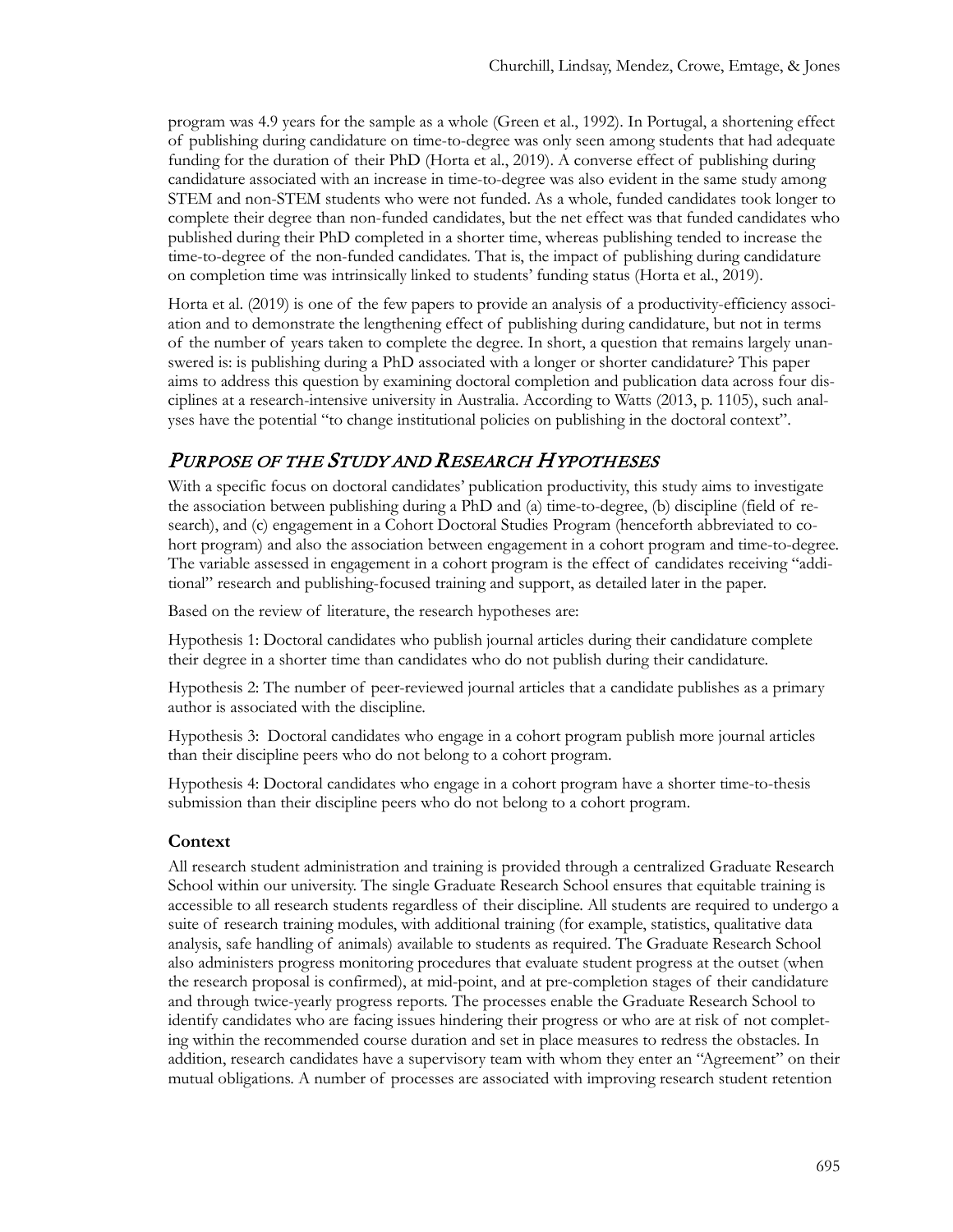rates (Geven et al., 2018) and reducing completion times and, thus, are becoming more common in tertiary institutions across the globe (Humphrey et al., 2012; Kyvik & Olsen 2014).

### HEALTH COHORT PROGRAM

Over and above the standard support offered through the Graduate Research School, in the health discipline, a cohort program exists to provide additional training and support to research students within the discipline of health. Thus, while all candidates, both within the cohort program and external to the program, have access to the services and training offered through the Graduate Research School, not all research candidates in this discipline are included in the cohort program as entry into the program is based on successful application. Active participation in the training is a condition of entry into the program and is closely monitored and documented. The program, which comprises multiple discrete small groups of peers (15-20) who commence their studies at the same time (two groups per year, comprising successful applicants from the discipline of health), was primarily created to meet the needs of candidates within the discipline who were facing known barriers to doctoral achievement such as studying in isolation, not being based on campus, or being employed fulltime in a demanding health profession. While places in the cohort program are prioritized for candidates most in need of additional support, the program also admits full-time applicants who are based on campus, but these students are in the minority. The cohort program is only open to candidates enrolled in the discipline of health. The content of training and support is personalized and tailored to the stage of candidature. Training on writing for publication, presenting ones' research findings, editing, peer review, how to respond to critique, time management, and goal setting are sustained throughout the program. Candidates are encouraged to publish from the outset. Practice sessions aimed at facilitating learning are offered through writing retreats, cohort conferences, and a journal club. Peer-assisted learning is encouraged and facilitated. Besides the training components, candidates have access to pastoral care and mentoring from cohort faculty.

# **METHODOLOGY**

### SAMPLE, DATA, AND APPROACH

The aim of this study is to investigate the association between publishing during a PhD and (a) timeto-degree, (b) discipline (field of research), and (c) engagement in a cohort program and also the association between engagement in a cohort program and time-to-degree. The study adopts a quantitative approach using retrospective data that were collected by the institution. Retrospective data are effective in covering the extent of prolonged part-time candidacies (which may exceed eight years or longer where they include leave of absence periods).

The study is guided by Shin and Cummings (2010) theoretical framework on the determinants of faculty publishing. While Kahn and Scott (1997) developed a model based on doctoral students, the model covers three variables, namely interest in research, career goals, and year in progress (with research training influencing the variables), whereas the model of Shin and Cummings (2010) is more comprehensive and hence is used here. The latter model includes four groups of personal attributes and three groups of institutional attributes. The person-centered predictors in the model include

- Research preference and practice (comprising preference, workloads, and collaboration),
- Academic rank and training,
- Demographics, and
- Discipline.

The institutional predictors in the model are

- Institutional climate (comprising collegiality, support attitudes of staff, and goal orientation),
- Institutional support (faculty, technology, and personnel), and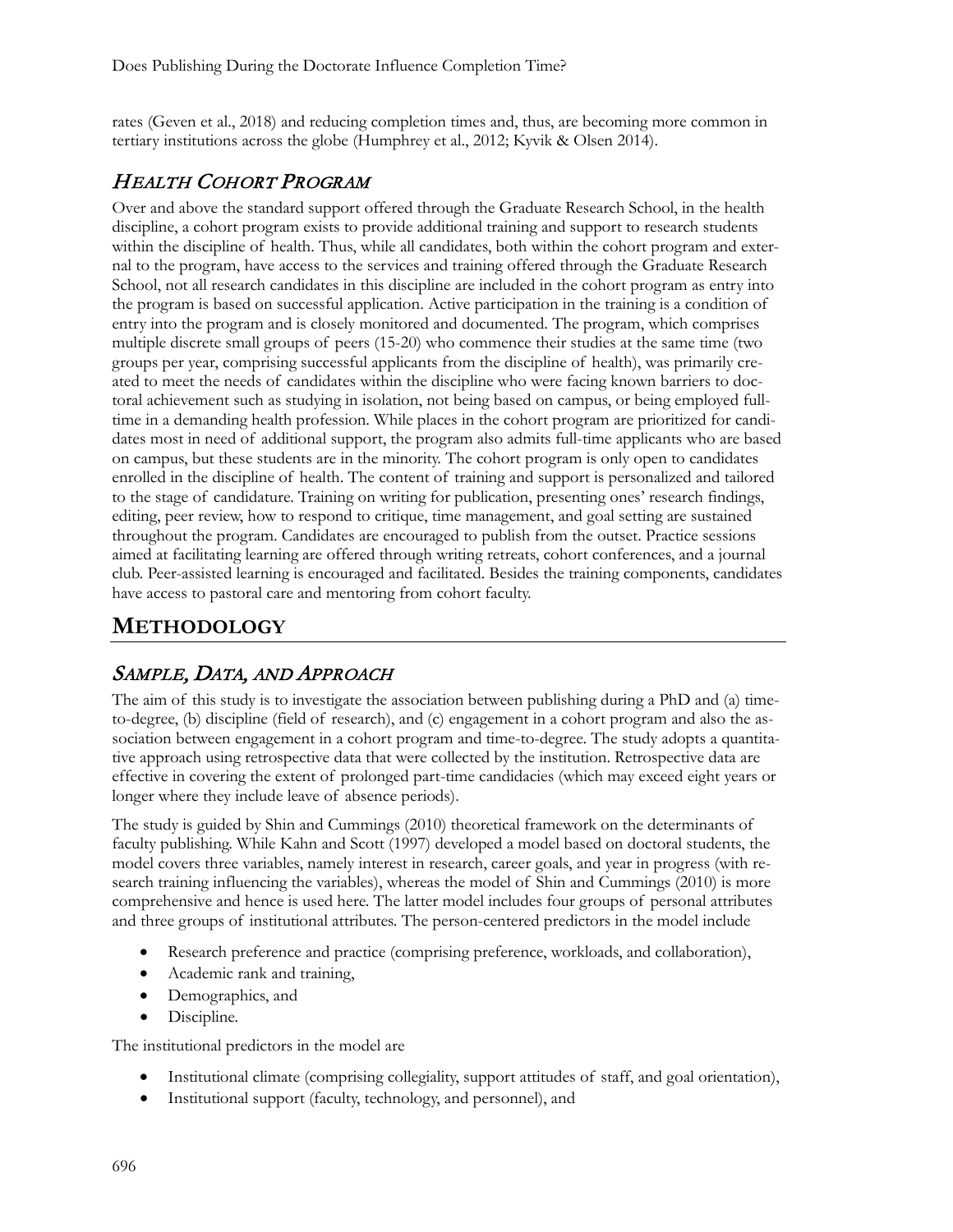• Institutional characteristics (mission and size).

The theoretical framework of Kwiek (2018), like the Shin and Cummings (2010) model, also comprises a range of personal and institutional attributes influencing research productivity and similarly is used to predict faculty publishing but, unlike the latter model, is used to predict the *top* 10% of performers rather than research productivity *per se.* However, because our study focuses on the research productivity of PhD candidates (rather than faculty publishing), some of the determinants described in the Shin and Cummings framework (e.g., academic rank, years since PhD, and post-doctoral experience) do not apply in the exact form; hence an amended framework is used here. For example, a doctoral equivalent of "academic rank and training," which comprises rank, years since PhD, postdoctoral experience, and participation in a research project, might be the "training" of students during their candidature. The determinant "research preference" refers to an individual's personal affinity for publishing, essentially asserting that levels of productivity are a matter of personal choice (preference) in how an individual chooses to spend their time amidst their competing workloads (Shin & Cummings, 2010). For faculty, competing workloads might be time spent on teaching rather than research within a faculty role, whereas for doctoral students competing workloads may include part-time or full-time work either within or external to the university. To accommodate the differing workload demands of part-time and full-time doctoral candidates, in this study time-to-thesis submission was converted to full-time equivalent (FTE) time in years.

The three institutional determinants (climate, support, and characteristics) in the Shin and Cummings (2010) model were developed using data from multiple universities across Korea. However, this study is based on data from a single, research-intensive university in Australia; therefore, we have amended the institutional variables in the framework to an *intra*-institutional level. This amendment is in keeping with a need identified by Shin and Cummings (2010) for future studies to provide insights into the effect of the determinants within different disciplines.

In keeping with the Shin and Cummings (2010) approach, the attributes included in this study are: demographics (gender, age group, residency status, and non-English speaking background [NESB]; see Table 1), discipline, number of publications (Table 1), engagement in a cohort program (training), and time-to-degree. The attributes included in the study were limited to those permitted by our ethics agreement (#H7806), following approval from the university's privacy officer, in accordance with the strict privacy rules operational in Australia. In accordance with our ethics approval, all non-public, personal student information was de-identified prior to release to the researchers. An entirely separate dataset, collected by an independent unit within the institution, was used in the publication analyses. The data are also routinely collected by Australian universities for reporting to the national research evaluation agency Excellence in Research Australia (ERA) for institutional benchmarking and funding. The latter data comprise article citations arising from research student projects. The authors of the articles are named (identifiable), and the citations are publically available. Once the publication dataset was verified (by the researchers), the data were released to the Data Analytics Unit within the university to marry the time-to-thesis submission dataset with the publication dataset, which was again de-identified prior to release to the researchers for statistical analysis (in accordance with our ethics permission); as detailed later.

The data collection period extended from 1 January 2000 to 1 January 2020. The timeframe was governed by the availability of a complete dataset, which provided a sufficient sample size of doctoral graduates to provide meaningful statistical validity. Data were filtered to form a subset ( $n = 1,143$ ) who started their PhD prior to 1 January 2015 (to allow sufficient time for thesis submission) and who had submitted their PhD by the data collection date (1 January 2020). Students who had withdrawn from the course or who were absent without leave were excluded from the analysis (i.e., they had enrolled before 2015, had not submitted a thesis by 1 January 2020, and were not enrolled in 2019). Also excluded from analysis were candidates who completed a doctorate by prior publication (i.e., a portfolio of publications produced prior to enrollment). Complete publication data were available for 707 graduates (Table 1), and time-to-degree data on 664 graduates.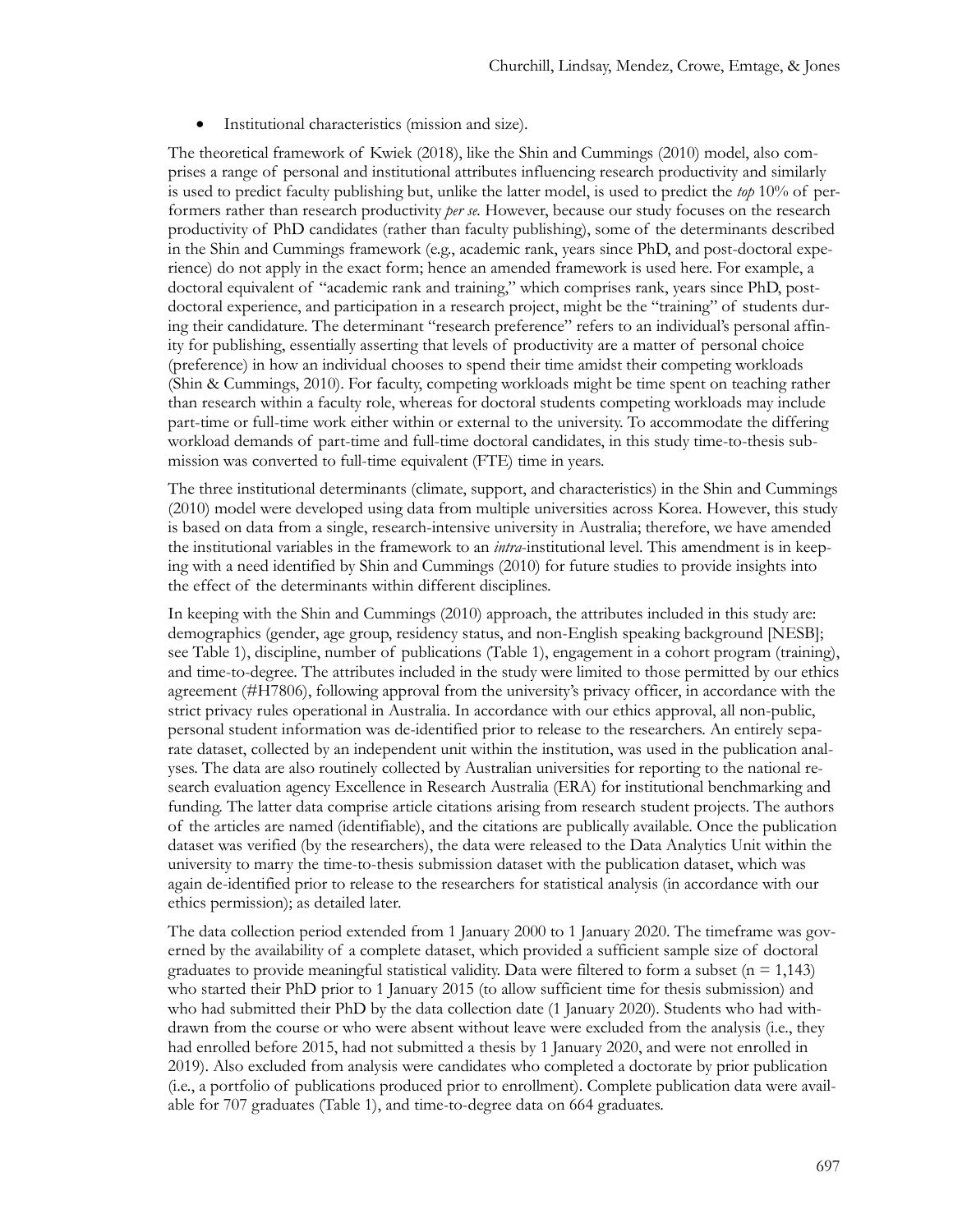| Demo-<br>graphic | Variable                       | No.         | Proportion<br>of the<br>variable | Total<br>publica-<br>tions per<br>variable | Proportion<br>who<br>published | Average<br>publica-<br>tions per<br>student |
|------------------|--------------------------------|-------------|----------------------------------|--------------------------------------------|--------------------------------|---------------------------------------------|
|                  |                                | $\mathbf n$ | $\frac{0}{0}$                    | $\mathbf n$                                | $\frac{0}{0}$                  |                                             |
| Gender           | Male                           | 353         | 49.9                             | 977                                        | 74.2                           | 3.73                                        |
|                  | Female                         | 354         | 50.1                             | 909                                        | 72.3                           | 3.55                                        |
| Age group        | $<$ 30 years                   | 388         | 54.8                             | 1042                                       | 76.8                           | 3.50                                        |
|                  | $30-50$ years                  | 291         | 41.2                             | 783                                        | 69.1                           | 3.90                                        |
|                  | $>50$ years                    | 28          | 4.0                              | 61                                         | 67.9                           | 3.21                                        |
| Residency        | Domestic                       | 440         | 62.2                             | 1194                                       | 75.2                           | 3.61                                        |
| <b>Status</b>    | International                  | 267         | 37.8                             | 692                                        | 70.0                           | 3.70                                        |
| Home             | Not English                    | 207         | 29.3                             | 490                                        | 65.7                           | 3.60                                        |
| Language         | English                        | 500         | 70.7                             | 1,396                                      | 76.4                           | 3.65                                        |
| Discipline       | Health                         | 164         | 23.2                             | 496                                        | 73.2                           | 4.13                                        |
|                  | Biological                     | 294         | 41.6                             | 849                                        | 79.3                           | 3.64                                        |
|                  | Agricultural,<br>Environmental | 147         | 20.8                             | 368                                        | 70.7                           | 3.54                                        |
|                  | Chemical, Earth,<br>Physical   | 102         | 14.4                             | 173                                        | 59.8                           | 2.84                                        |
|                  | Total number of participants   | 707         |                                  |                                            |                                |                                             |
|                  | Total number of publications   |             |                                  | 1,886                                      |                                |                                             |

**Table 1. Publication data for 707 graduates**

The enrolment and thesis submission timeline data were transformed to ensure comparability between part-time and full-time candidates and to exclude leave of absence periods. That is, the time from enrollment in the degree to the date of thesis submission was converted to FTE years. In this paper, the terms "time-to-degree" and "completion time" are used synonymously and refer to the time (FTE years) to thesis submission. Thesis examination periods are excluded because they are outside of the influence of the candidate or the institution, and, according to Thune et al. (2012) and Spronken-Smith et al. (2018), can vary significantly (2-7 months). Assumptions underpinning the study are that part-time (8 years) and full-time (4 years) candidatures are equable hence their conversion to and reported as full-time equivalent (FTE) years; all PhDs, regardless of discipline, are equable in workload; and all doctoral students within the institution have equable access to research training provided by a centralized Graduate Research School. The Graduate Research School established its training program in a way that equably accommodates external and internal modes of student learning.

To facilitate data analysis, data were categorized into groups as follows: the time-to-thesis submission was considered as 0 to 3.99 FTE years (i.e., the "ideal" duration in this context), 4.0 to 4.99 FTE years, and 5 or more FTE years. Publications published during candidature were considered in three groups: zero publications, one to three publications, and four or more publications. Eight fields of research (FoR) were grouped into four disciplines as follows: (1) biomedical, clinical (FoR: 32) and health sciences (FoR: 42) were abbreviated to health; (2) biological sciences (FoR: 31); (3) agricultural (FoR: 30) and environmental sciences (FoR: 41); and (4) chemical, earth, and physical sciences (FoR: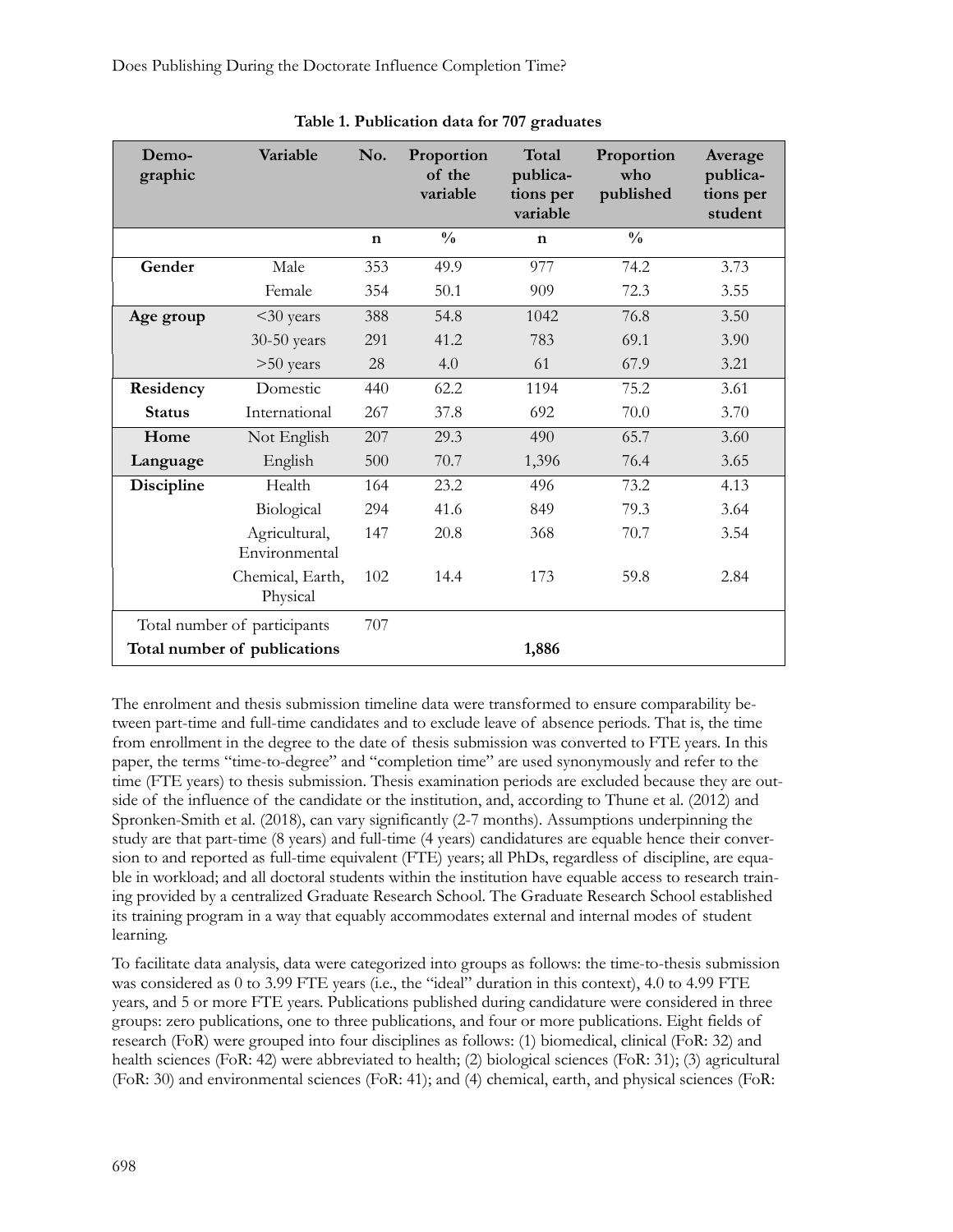34, 37, and 51, respectively). The fields of research are as described in the Australian Bureau of Statistics (2020), which align with the Organization for Economic Co-operation and Development (OECD) fields of research and development descriptions (OECD, 2015).

#### PUBLICATION PARAMETERS

Publications included in the analyses were restricted to (a) PhD candidate as primary author, (b) peerreviewed journal articles that were based on the doctoral project, and (c) articles published during PhD candidature and up to 24 months after thesis submission. The rationale for the limitations is the following:

- (a) Restricting the publication count to those where the student was the primary author was to avoid counting non-PhD publications in a similar field that may have been completed through Research Assistantship employment, though these are less likely to have the student as the primary author. Other studies have included all co-authored articles without regard for the order of the doctoral candidate, or have given consideration to the relative contribution of co-authors (Hagen, 2010; Kyvik & Olsen, 2014; Thune et al. 2012), with excessive co-author listings excluded, or have assigned weightings to some or all co-authors (Green et al., 1992; Hlebec et al., 2011; Laurance et al., 2013; Pinheiro et al., 2014).
- (b) For quality control, publications were limited to peer-reviewed journal articles only (classified as C1 publications by ERA). Likewise, Horta et al. (2019) considered peer-reviewed articles only in their research productivity—time-to-degree analysis. Green et al. (1992), Hlebec et al. (2011), Kogovsek et al. (2011), and Shin et al. (2014) included non-peer-reviewed publications (book chapters, books) in their analyses, but the former three works weight peer-reviewed publications higher in their calculations. While excluding book chapters, books, and conference papers will under-represent the research productivity of candidates who choose to disseminate their findings via non-journal means (see Shin et al., 2014), it was deemed necessary by the authors in this study to provide quality and volume control. The total number of dissemination items which the 707 doctoral graduates (participants in this study) produced within the study timeframe numbered 7,737 outputs. The outputs included conference presentations, books, chapters, and reports, as well as papers where the student was not the primary author. The excessive volume necessitated the use of inclusion/exclusion criteria in the study. Once the inclusion/exclusion criteria were applied, a total of 1,886 papers met the criteria. That is, the 707 candidates (Table 1) produced (during and up to 24 months after their thesis submission date) a total of 1,886 peer-reviewed journal papers in which they were the primary author.
- (c) To accommodate for lengthy delays in the peer-review publication process (Björk & Solomon, 2013; Robins & Kanowski, 2008), articles on the PhD topic that were published up to 24 months after thesis submission were included in the data.

#### DATA VALIDATION AND ANALYSES

A total of 1,886 publications met the inclusion criteria (a, b, c). The screening process entailed manually validating the publication data provided by the institution against publicly available data from the graduates' online profiles, online thesis repositories (PhD-with-publications list the articles included for thesis examination), Research Gate, and via a Google Scholar search (using author name, institution, date-range, and keywords). Of these, Google Scholar is the database of choice in this study because it has a broader coverage of publications across numerous disciples compared to Scopus or Web of Science alone (Larsen & von Ins, 2010; Martín-Martín et al., 2018) and was used for data validation purposes only. If known publications did not present in Google Scholar, then Scopus and Web of Science were consulted. With the number of predatory journals ever-changing and increasing (Larsen & von Ins, 2010), limiting article searches to databases such as Web of Science (Horta et al.,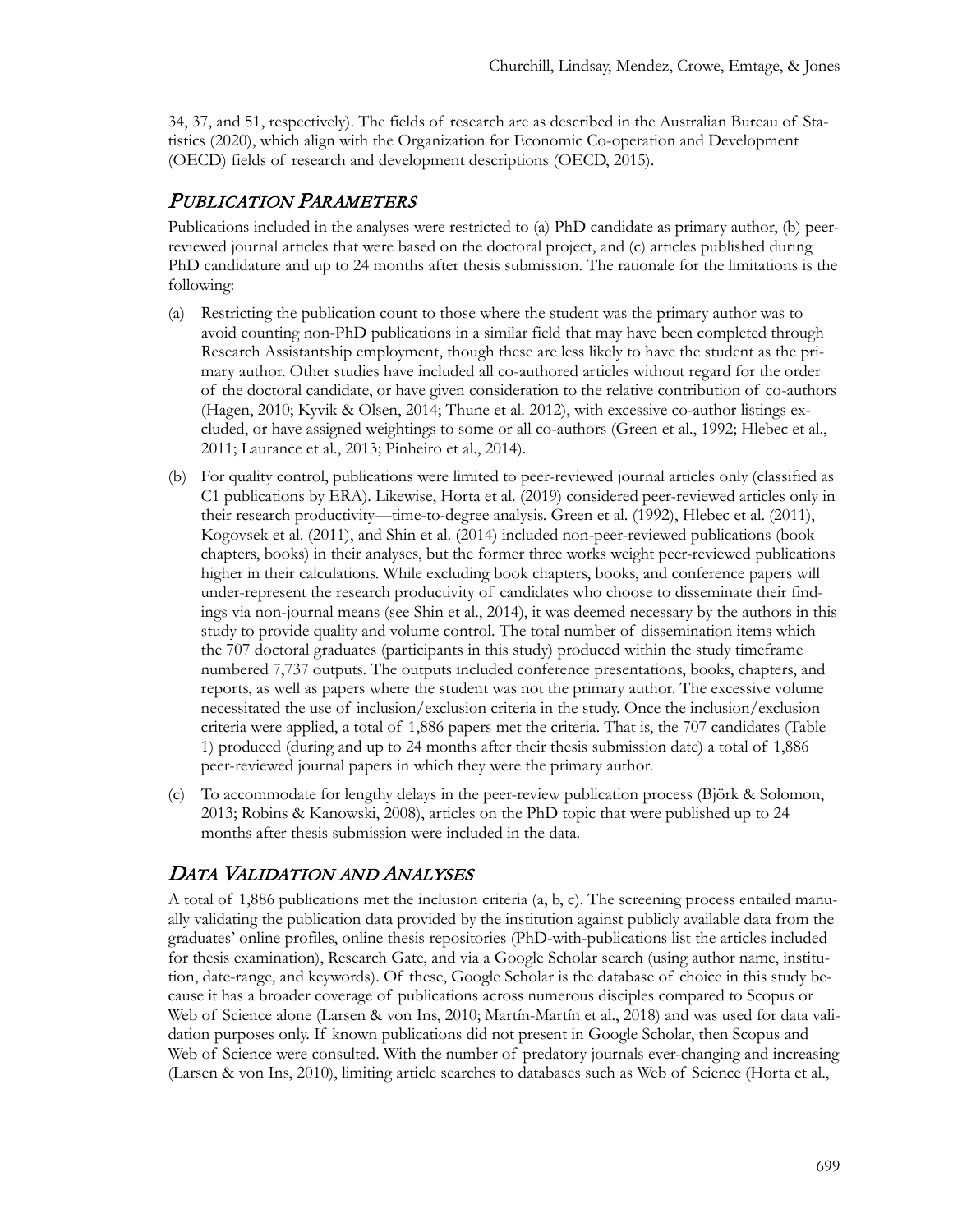2019; Pinheiro et al., 2014) or Scopus can serve as a means of quality control. Where necessary, journal websites were also consulted to verify whether papers underwent peer-review.

Once the publication data were verified, the research productivity tallies were released to the Data Analytics Unit to amalgamate with the time-to-degree data. The amalgamated data were then deidentified (in accordance with ethics agreement #H7806) before being released to researchers for statistical testing.

To determine the association between the measured variables (age group, gender, discipline, domestic or international student status, belonging to a cohort program) and doctoral outcomes (number of articles published, time-to-thesis submission), initial univariate analyses using Chi-square tests were performed. Multivariate logistic regression analyses were used to examine the factors predictive of the same doctoral outcomes and the likelihood of being an "ideal" student (i.e., publishes four or more articles and also submits in under 3.99 FTE years). Significance is reported as  $p \le 0.05$ ,  $p \le$ 0.01 or p < 0.001 and confidence intervals are presented where appropriate. Statistical software R v4.1 was used for all analyses.

# **RESULTS**

### THE ASSOCIATION BETWEEN THE NUMBERS OF ARTICLES PUBLISHED AND TIME-TO-DEGREE

Time-to-degree and publication results for all graduates ( $n = 664$ ), domestic ( $n = 373$ ), and international graduates ( $n = 291$ ) are given in Table 2. A third (33.1%) of all candidates published four or more papers during and up to 24 months after their thesis submission, with the proportion of domestic and international students not dissimilar at 34.8% and 30.9%, respectively. A slightly higher proportion of international candidates than domestic students were both research productive (four or more papers) and efficient completers (0−3.99 FTE years), at 25.09% and 19.03%, respectively. The hypothesis (#1) that doctoral candidates who publish journal articles during their candidature complete their degree in a shorter time than candidates who do not publish during their candidature was tested for the sample (n = 664) as a whole and also for domestic (n = 373) and international (n = 291) candidates separately. Chi-square analyses revealed (Table 2) a significant association between the number of publications and shorter time-to-degree (0−3.99 FTE years) in all three analyses (all graduates:  $\chi$ 2 (4) = 31.58, p < 0.001; domestic graduates:  $\chi$ 2 (4) = 18.23, p = 0.001; and international graduates:  $\chi$ 2 (4) = 28.58, p < 0.001). Likewise, there is a significant association between publishing four or more articles and median time-to-degree (median =  $3.76$  FTE years, IQR =  $0.76$ , p <  $0.001$ ; Table 2). Graduates with the highest research productivity (four or more articles) also exhibit the shortest time-to-degree; hence Hypothesis 1 is accepted.

|                  | Median<br>time-to-degree | $0 - 3.99$ FTE<br>years         |               | $4.0 - 4.99$ FTE<br>years |               |           | 5.0+ FTE years |
|------------------|--------------------------|---------------------------------|---------------|---------------------------|---------------|-----------|----------------|
|                  | ( IQR)                   | $\mathbf n$                     | $\frac{0}{0}$ | $\mathbf n$               | $\frac{0}{0}$ | n         | $\frac{0}{0}$  |
| All graduates    |                          |                                 |               |                           |               |           |                |
| 0 publications   | 4.13(1.23)               | 75                              | 42            | 68                        | 38            | 36        | 20             |
| 1-3 publications | 4.00(1.1)                | 122                             | 46            | 91                        | 34            | 52        | 20             |
| 4+ publications  | 3.76(0.76)               | 144                             | 66            | 60                        | 27            | 16        |                |
| p-value          | < 0.001                  | $\chi^2$ (4) = 31.58, p < 0.001 |               |                           |               | $n = 664$ |                |

#### **Table 2. Time-to-degree and publication results for 664 graduates**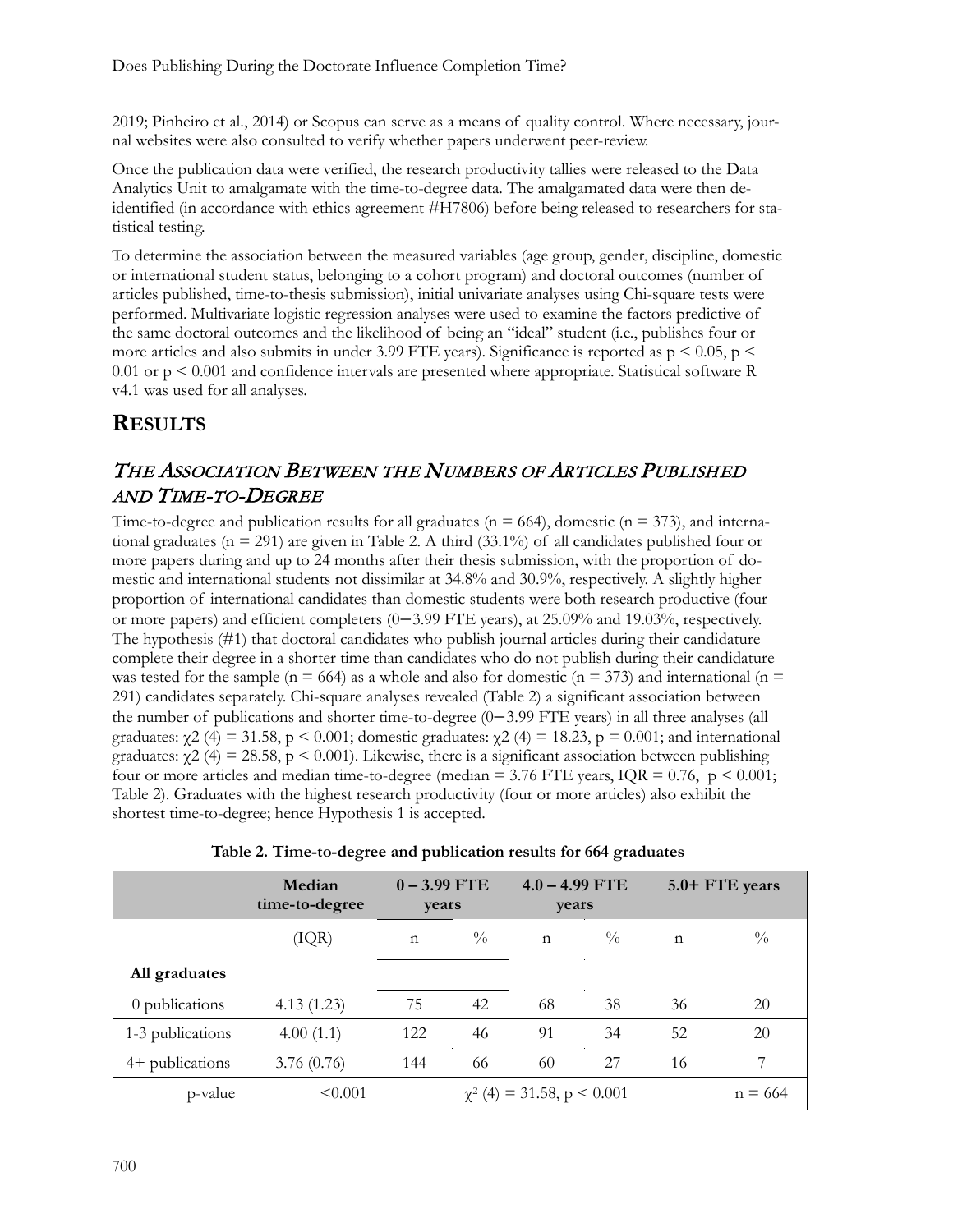|                  | Median<br>time-to-degree | $0 - 3.99$ FTE<br>years |    | $4.0 - 4.99$ FTE<br>years       |    |                | 5.0+ FTE years |
|------------------|--------------------------|-------------------------|----|---------------------------------|----|----------------|----------------|
| Domestic         |                          |                         |    |                                 |    |                |                |
| 0 publications   | 4.22(1.5)                | 33                      | 40 | 25                              | 30 | 25             | 30             |
| 1-3 publications | 4.18(1.39)               | 60                      | 38 | 54                              | 34 | 46             | 29             |
| 4+ publications  | 3.97(0.9)                | 71                      | 55 | 45                              | 35 | 14             | 11             |
| p-value          | 0.001                    |                         |    | $\chi^2$ (4) = 18.23, p = 0.001 |    |                | $n = 373$      |
| International    |                          |                         |    |                                 |    |                |                |
| 0 publications   | 4.12(1.08)               | 42                      | 44 | 43                              | 45 | 11             | 11             |
| 1-3 publications | 3.91(0.74)               | 62                      | 59 | 37                              | 35 | 6              | 6              |
| 4+ publications  | 3.56(0.51)               | 73                      | 81 | 15                              | 17 | $\mathfrak{D}$ | $\overline{2}$ |
| p-value          | < 0.001                  |                         |    | $\chi^2$ (4) = 28.58, p < 0.001 |    |                | $n = 291$      |

## THE ASSOCIATION BETWEEN THE NUMBERS OF ARTICLES PUBLISHED AND DISCIPLINE

As shown in Table 3, the number (n) and proportion  $\frac{1}{2}$  of candidates who published four or more papers in the discipline of chemical, earth, and physical sciences was lower (15.7%) than in the three other disciplines tested, which ranged from 32.0 to 37.8%. The majority of candidates in biological (43.2%); agricultural, environmental sciences (38.8%); and chemical, earth, physical sciences (44.1%) produced one to three publications, but in health, the majority of candidates (37.8%) produced four or more papers (Table 3). The hypothesis (#2) that the number of peer-reviewed journal articles that a candidate publishes as a primary author is associated with the discipline was examined across eight fields of research grouped into four disciplines (Table 3) as health, biological sciences, agricultural and environmental sciences, and chemical, earth, and physical sciences. Chi-square analyses revealed a significant association between the field of research and the number of publications published during candidature ( $\chi$ 2 = 4.38, p = 0.036), with candidates from chemical, earth, and physical sciences less likely to publish four or more articles than those from the other fields of research; hence Hypothesis 2 is accepted.

| Discipline                  | 0 publications |               |     | 1–3 publications | 4+ publications |               |  |
|-----------------------------|----------------|---------------|-----|------------------|-----------------|---------------|--|
|                             | n              | $\frac{0}{0}$ | n   | $\frac{0}{0}$    | n               | $\frac{0}{0}$ |  |
| Health                      | 44             | 26.8          | 58  | 35.4             | 62              | 37.8          |  |
| <b>Biological</b>           | 61             | 20.7          | 127 | 43.2             | 106             | 36.1          |  |
| Agricultural, Environmental | 43             | 29.3          | 57  | 38.8             | 47              | 32.0          |  |
| Chemical, Earth, Physical   | 41             | 40.2          | 45  | 44.1             | 16              | 15.1          |  |

**Table 3. Publication results for candidates in four disciplines**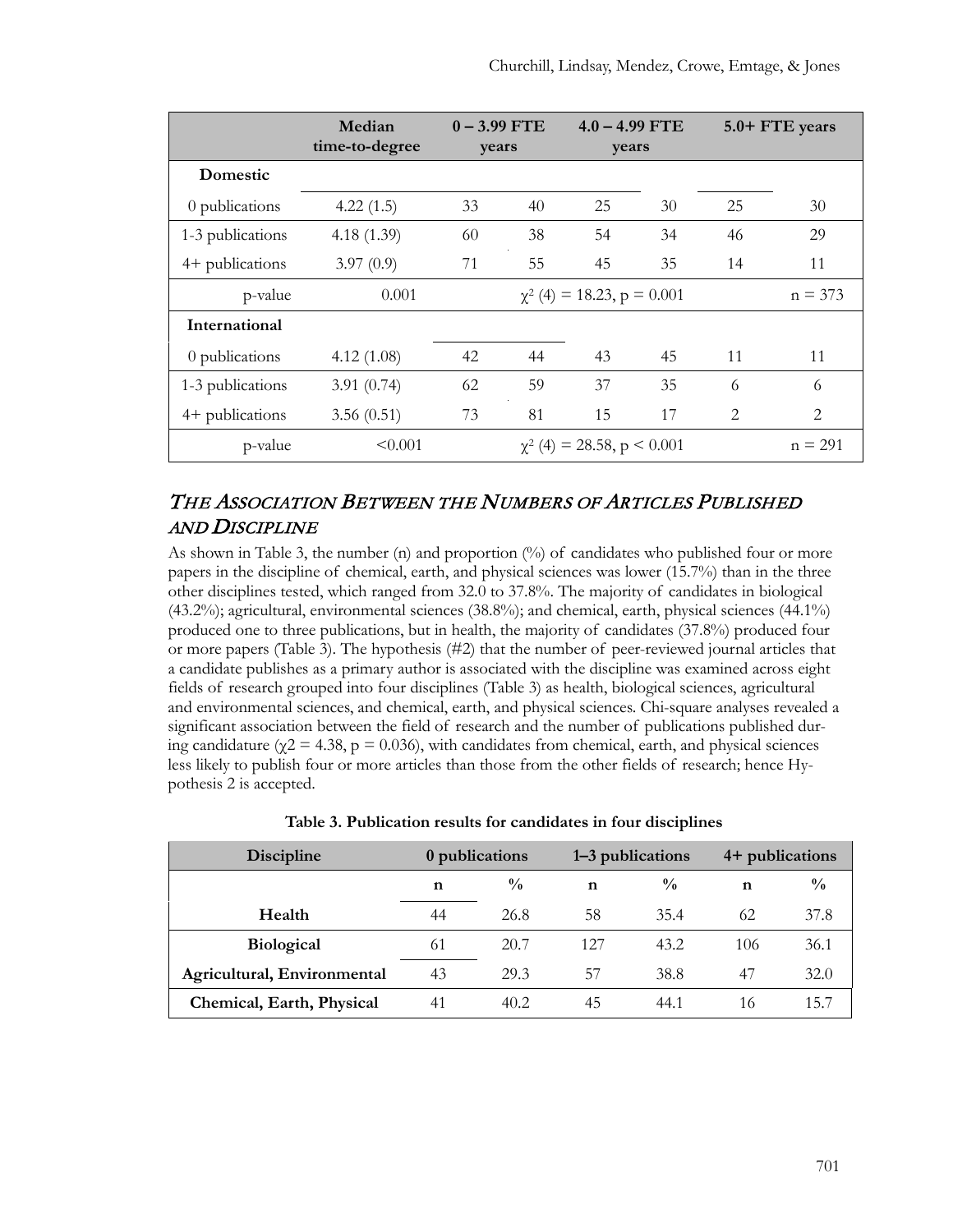### THE ASSOCIATION BETWEEN ENGAGEMENT IN A COHORT PROGRAM AND THE NUMBER OF ARTICLES PUBLISHED

Chi-square analyses were used to test the hypothesis (#3) that doctoral candidates who engage in a cohort program publish more journal articles than their discipline peers who do not belong to a cohort program. The number (n) and proportion (%) of doctoral graduates within (Y) and without (N) of a cohort program (CP) in the discipline of health that published zero, one to three, or four or more articles compared to all candidates across the four disciplines is given in Table 4. A markedly higher proportion (60.0%) of candidates who belonged to a cohort program published four or more papers compared to their discipline peers outside of the program (34.7%). The proportion of doctoral graduates producing four or more papers across all disciplines was similar to the non-cohort health candidates (32.7%) (Table 4). As the results show a significant association between gaining additional publication support and training and the number of articles published ( $\chi$ 2 = 8.58, p = 0.003), Hypothesis 3 is accepted.

| <b>Discipline</b> | $\overline{\mathbf{CP}}$ | 0 publications |             | $1 - 3$ publications |               | 4+ publications |               |
|-------------------|--------------------------|----------------|-------------|----------------------|---------------|-----------------|---------------|
|                   |                          | n              | $^{0}/_{0}$ | n                    | $\frac{0}{0}$ | n               | $\frac{0}{0}$ |
| Health            | V                        | $\theta$       |             | 8                    | 40.0          | 12              | 60.0          |
|                   | N                        | 44             | 30.6        | 50                   | 34.7          | 50              | 34.7          |
| All disciplines   | $\overline{\phantom{0}}$ | 189            | 26.7        | 287                  | 40.6          | 231             | 32.7          |

**Table 4**. **Publication results for candidates within and without a cohort program** 

### THE ASSOCIATION BETWEEN ENGAGEMENT IN A COHORT PROGRAM AND THE TIME-TO-DEGREE

Chi-square analyses were used to test the hypothesis (#4) that doctoral candidates who engage in a cohort program have a shorter time-to-thesis submission than candidates who are not in a supportive group within their discipline. Table 5 shows the median time-to-degree, IQR and the proportion (%) of graduates who submitted their thesis within 3.99 FTE years, 4 to 4.99 FTE years, and 5 or more FTE years, within  $(Y)$  and outside  $(N)$  of a cohort program  $(CP)$  in the discipline of health compared to doctoral graduates from the other three disciplines tested. Candidates receiving support to publish in the discipline of health had a median time-to-degree of 3.35 FTE years (IQR 1.46), whereas their discipline peers outside the cohort program exhibited a median time-to-degree of 3.97 FTE years (IQR 1.38). For candidates within the cohort program both the median time-to-thesis submission ( $p = 0.020$ ) and the proportion of individuals that submitted their thesis in under 3.99 FTE years were significantly different ( $\gamma$ 2 = 5.22, p = 0.022) to the efficacy of non-cohort health graduates, hence Hypothesis 4 is accepted. The proportion of graduates in biological sciences (50.7%), agricultural and environmental sciences (46.5%) and chemical, earth, and physical sciences (55.9%) that submitted their thesis within the shorter time period (0 to 3.99 FTE years) was similar to non-cohort health candidates, as was the median time-to-degree at 3.99 (IQR 0.87), 4.00 (IQR 1.19) and 4.00 (IQR 1.00) respectively.

### PREDICTING THE "IDEAL" STUDENT

To predict which of the variables is most likely to be associated with a student who is *both* productive and efficient, a logistical regression was conducted. In purely productive terms, the "ideal" doctoral candidate is one who both publishes four or more articles during their candidature and completes within the shorter time period ( $\leq$ 3.99 FTE years). The results show a strongly significant effect of belonging to a cohort program and yielding the ideal student ( $\chi$ 2 = 38.167, p <0.001).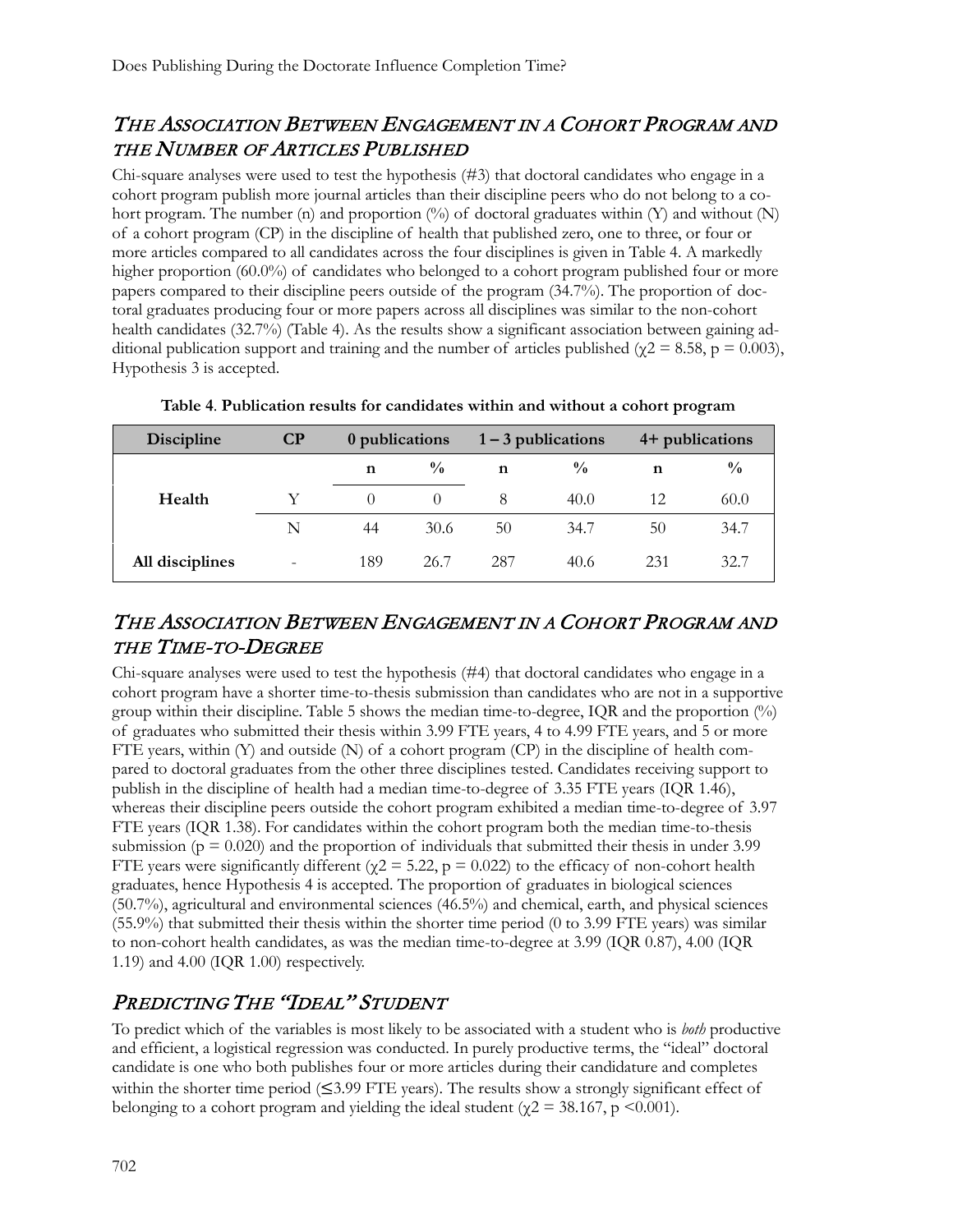| Discipline                     | $\bf CP$                 | Median<br>time-to-<br>degree | $0 - 3.99$ FTE<br>years |               | $4.0 - 4.99$ FTE<br>years |               | $5.0+$ FTE<br>years |               |
|--------------------------------|--------------------------|------------------------------|-------------------------|---------------|---------------------------|---------------|---------------------|---------------|
|                                |                          | (IQR)                        | $\mathbf n$             | $\frac{0}{0}$ | $\mathbf n$               | $\frac{0}{0}$ | $\mathbf n$         | $\frac{0}{0}$ |
| Health                         | Y                        | 3.35(1.46)                   | 15                      | 78.9          | $\overline{4}$            | 21.1          | $\Omega$            | $\theta$      |
|                                | N                        | 3.97(1.38)                   | 74                      | 53.2          | 47                        | 33.8          | 18                  | 12.9          |
| <b>Biological</b>              | $\overline{\phantom{a}}$ | 3.99(0.87)                   | 138                     | 50.7          | 97                        | 35.7          | 37                  | 13.6          |
| Agricultural,<br>Environmental | $\overline{\phantom{0}}$ | 4.00(1.19)                   | 66                      | 46.5          | 47                        | 33.1          | 29                  | 20.4          |
| Chemical,<br>Earth, Physical   |                          | 4.00(1.00)                   | 57                      | 55.9          | 26                        | 25.5          | 19                  | 18.6          |

**Table 5. Time-to-degree results for candidates within and without a cohort program** 

### **DISCUSSION**

### RESEARCH PRODUCTIVITY AND EFFICACY

The aim of this study was to investigate the association between publishing during a PhD and completion time. The effects of discipline and of gaining additional support through a doctoral cohort program were also explored. To this end, Hypothesis 1 tested whether doctoral candidates who publish journal articles during their candidature complete their degree in a shorter time than candidates who do not publish during their candidature. The results show that doctoral candidates who published four or more journal articles during their candidature (i.e., the highest category of research productivity tested in this paper) also completed their degree in the shortest time  $(\leq 3.99$  FTE years), exhibiting a mean of 3.76 FTE years. Although a similar association between research productivity and shorter time to degree was seen in the empirical studies of Green et al. (1992) and Horta et al. (2019), the association between the two variables was largely tied to compounding variables (for example, funding, or career intentions). Our data did not include the funding status of students, and thus, we were not able to test the effect (of student funding); rather, our results demonstrate a significant association between the two variables in a dataset comprising both funded and non-funded students together.

In keeping with the frameworks of Shin and Cummings (2010), Kwiek (2018), and Kahn and Scott (1997), where preference, research orientation, or interest in research, respectively, are strong determinants of research productivity, the variables are likely applicable to our data. The variables (research preference, research orientation, or interest in research) may thus not only account for the finding that candidates who produce more papers complete in a shorter time, but also that those who publish fewer papers (one to three, or zero) take a longer time-to-degree (4 or 4.13 FTE years, respectively; Table 2). Preference may also account for the discipline-related differences in productivity, discussed in the next section. It may be that highly motivated doctoral students (Geven et al., 2018; Kogovsek et al., 2011; R. Ynalvez et al., 2014), with high levels of self-efficacy in research (Kahn & Scott, 1997), are the top tier students who gain funding (Horta et al., 2019) and also choose to spend many more hours per week working on their publications and, thereby, outperform their peers (Kwiek, 2018). Kahn and Scott (1997), Horta et al. (2019), and Kwiek's (2018) studies measured the attributes of self-efficacy in research, funding status, and hours spent on research, respectively, these data were not available in this study, but are worthy of further investigation.

An unexpected finding in this study was the higher proportion of international (25%) than domestic (19%) students who were both research productive (four or more papers) and efficient completers. It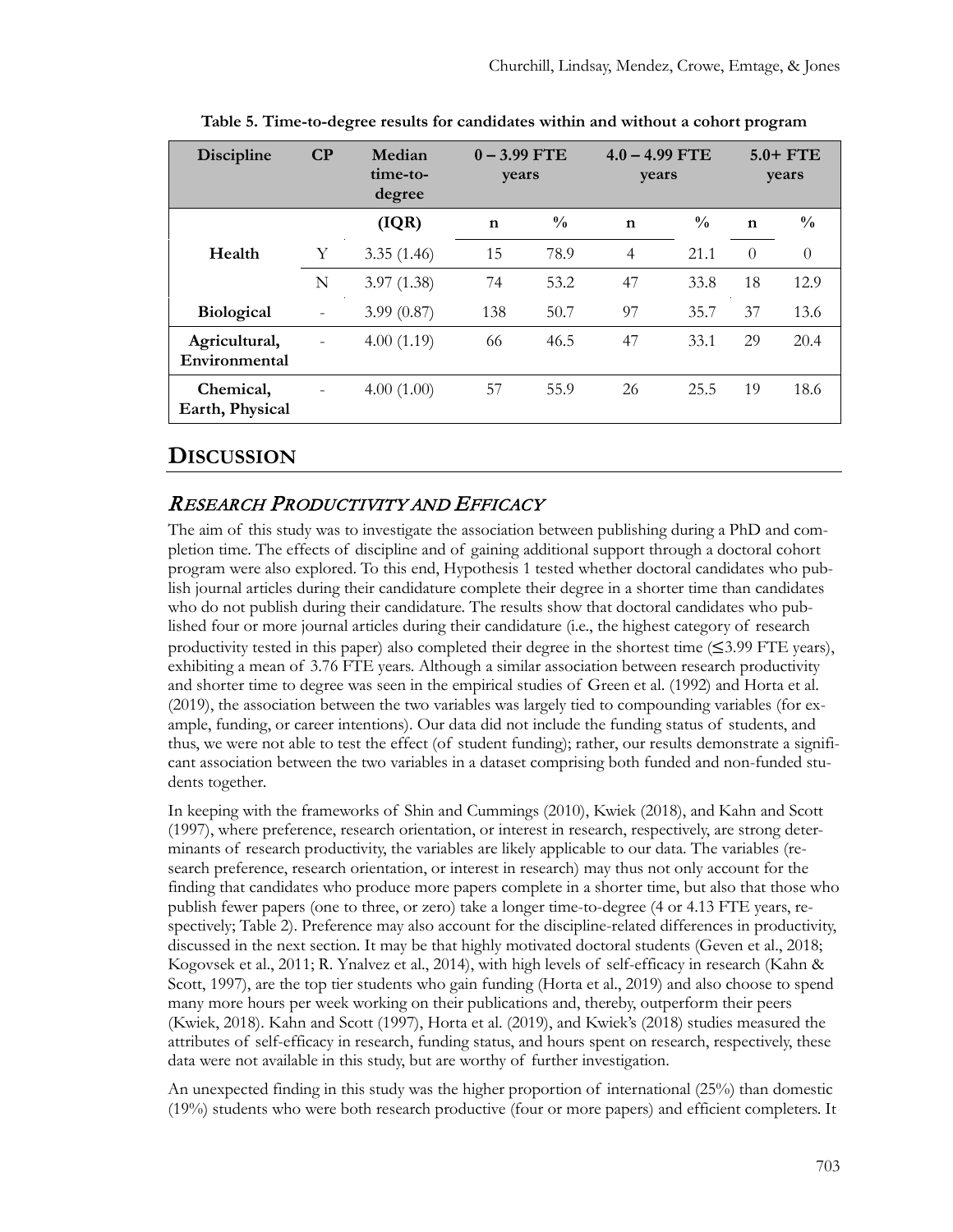is well documented that international students, regardless of whether they are studying in the UK, Australia, Scandinavia, New Zealand, Europe, or the USA, tend to be faster completers than domestic students (Geven et al., 2018; Spronken-Smith et al., 2018; Torka, 2020; Zhou & Okahana, 2019). What is noteworthy is that in our study population 29.3% of the doctoral students did not list English as their primary language, and yet 65.7% of them published one or more papers, with an average of 3.60 papers. There was a negligible difference in the average output of papers between students who did not speak English at home and those who did, at 3.60 and 3.65 papers (per publishing student), respectively. Adding weight to this finding is that only peer-reviewed journal articles deemed of quality by ERA that candidates published as a primary author were included in the dataset. This finding is likely to be of interest to prospective international students considering studies abroad in that it shows that a student's country of origin or home language need not be a barrier to high levels of achievement, with the caveat that they are recipients of high-quality researcher training and support. This finding adds gravitas to the concerns raised in Africa by Fisher et al. (2020) and Olibie et al. (2015) around inadequate researcher training hindering student productivity.

### DISCIPLINE-RELATED DIFFERENCES IN OUTPUTS

This study examined the association between publishing during a PhD and discipline. Based on a review of literature, the authors hypothesized that the number of peer-reviewed journal articles that a candidate publishes as a primary author is associated with the discipline (Hypothesis 2). The results show that research productivity is associated with discipline, which was the expected result, and is in keeping with Shin and Cummings' (2010) model in which discipline is one of the predictors of research productivity. Our results rank the discipline of health ahead of biological sciences, agricultural and environmental sciences, and chemical, earth, and physical sciences, respectively, in terms of the proportion of candidates that produced the higher category of publications (namely, four or more).

Not only was a higher proportion of candidates in health fields of research (37.8%) more productive, but a lower percentage of candidates in the discipline failed to publish during their candidature, compared to candidates in chemical, earth, and physical sciences where the converse occurred (15.7% and 40.2%, respectively). To account for these results, we draw on the scholarly findings of forerunners in the field while providing the perspective of a research-intensive university in Australia. Our finding, which ranked the proportion of candidates in health fields of research as more productive than other science disciplines roughly aligns with a pattern seen in Norway. The comparison must be guarded with caution, as the Norwegian study was an analysis of the proportion of article-based PhD formats, whereas our study focuses on the proportion of candidates that published four or more papers and includes a 24 month period following thesis submission. While the results are not directly comparable, nonetheless, the rankings of the proportion of article-based PhDs in Norway in 2010 placed health and medical fields (99%) above STEM disciplines (85%), whereas, in humanities monographs dominated (Thune et al., 2012). Hagen (2010) also ranked medical and health sciences above fisheries and natural sciences.

There are a number of likely reasons for discipline as a predictor of productivity that apply here. Pinheiro et al. (2014) attribute the high rates of publishing among STEM students in the USA to their co-authoring with a supervisor, noting "these rates nearly reaching 70% in some fields, such as chemistry and earth and atmospheric sciences" (p. 61). Likewise, at our institution, the majority of the papers published during the students' candidature, regardless of discipline, were co-authored by one or more of their supervisory team, which, with reference to the health sciences (Wildgaard & Wildgaard, 2018), increases the likelihood of success. Second, in certain disciplines, there is a sense of urgency to publish ones' findings ahead of others. Timely dissemination of knowledge may be the dominant driver of publishing for candidates in the discipline of health where results quickly become outdated, which would account for their outstanding results in this study. The findings of Eckmann et al. (2012), Guerin (2016), and Hauss (2020) reiterate this opinion with reference to health and also computer science. It can be argued that if speed of dissemination is the priority, conferences allow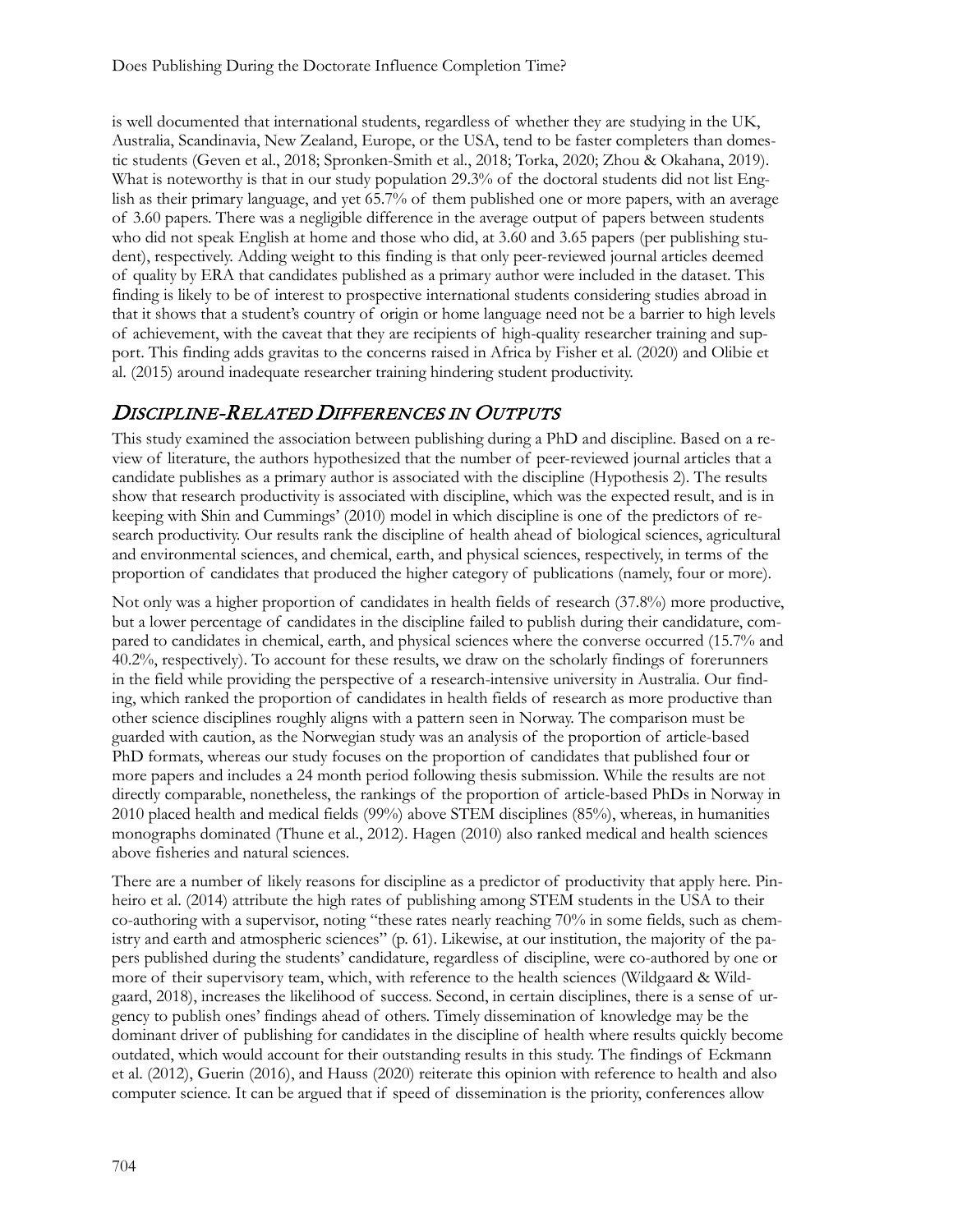for more rapid dissemination of findings (Björk & Solomon, 2013), but it is not uncommon for conference presentations to precede journal publications (Hauss, 2020). Although this study did not assess conference presentations, which may skew our results against some disciplines (Hauss, 2020), the findings of Mason and Merga (2018a) may indicate otherwise in that their analysis of theses submitted for examination showed that 86% of all the papers within the theses (humanities and social sciences fields in Australia) were journal articles whereas conference proceedings, book chapters, and other forms of publications comprised  $\leq 10\%$ . Regardless of the reasons, publishing will likely enhance career advancement prospects and, therefore, should be encouraged and supported through targeted support and training programs.

A third factor accounting for discipline-related differences is the motivator behind timely publishing. Preference for publishing or "interest in research" (see Kahn & Scott, 1997) is likely different for candidates in the discipline of health compared to those in other disciplines. In our study, anecdotal evidence indicates that students who are well-established in health professions have research translation into practice as their primary interest in doing research. Research translation has also been identified as the driver of clinician-scientist publishing in Canada (D'Alimonte, 2016) and Germany (Monzer et al., 2019). Research translation into practice to improve patient health outcomes is the primary concern of the major funding body of health research in Australia (the National Health and Medical Research Council [NHMRC], 2018). The NHMRC recommends that health practice be informed by rigorous evidence-based research, best achieved through timely dissemination via reputable journals.

A reason for students not publishing is that they may be working in a field in which meaningful data are only produced after a protracted period. Publishing-as-you-go is not universally suitable for all fields of research (Robins & Kanowski, 2008), which may account for the high proportion of students in agricultural and physical sciences in this study who produced no publications. The findings of Jowsey et al. (2020) support this stance. In Poland, the preferred practice in humanities and social science disciplines is for faculty to disseminate their research findings via books rather than journal articles, thus, Kwiek (2018) reflects the preference by giving greater weight to books (above articles) in the study methodology. A key variable determining the top 10% of faculty research productivity within disciplines, was the amount of time that faculty spent working on their research (that is, their preference for publishing) compared to the time they spent on competing academic activities (such as teaching) (Kwiek, 2018). Notwithstanding the cultural and discipline-related differences, Kyvik and Olsen (2014) report a growing trend in publication-based theses in disciplines traditionally associated with monograph submissions.

#### THE EFFECT OF RESEARCH-FOCUSED TRAINING AND SUPPORT

To investigate the association between engagement in a cohort program and both publishing during a PhD and completion time, two hypotheses were tested. Namely, doctoral candidates who engage in a cohort program publish more journal articles than their discipline peers who do not belong to a cohort program (Hypothesis 3) and also have a shorter time-to-thesis submission than their discipline peers external to a cohort program (hypothesis 4). The results show a significant difference between cohort students and their peers within the discipline in the proportion of students publishing four or more papers (60% and 34.7%, respectively) and median time-to-degree (3.35 and 3.97 FTE years, respectively). By keeping the analysis intra-discipline, the possible effect of compounding variables was minimized; that is, the culture and the structuration were uniform, and many of the supervisors in the discipline oversee both candidates within and external to the cohort program. Essentially what was tested was the cohort effect (of gaining additional mentoring, research and publication-focused training, working collegially, and peer-assisted learning). Examining the data within the discipline of health allows the authors to respond to a question raised earlier in the paper, namely, are research productivity differences attributable to discipline "culture" or to the collegial effect of working with peers and mentors? By removing the possible confounding variable (discipline "culture"), the results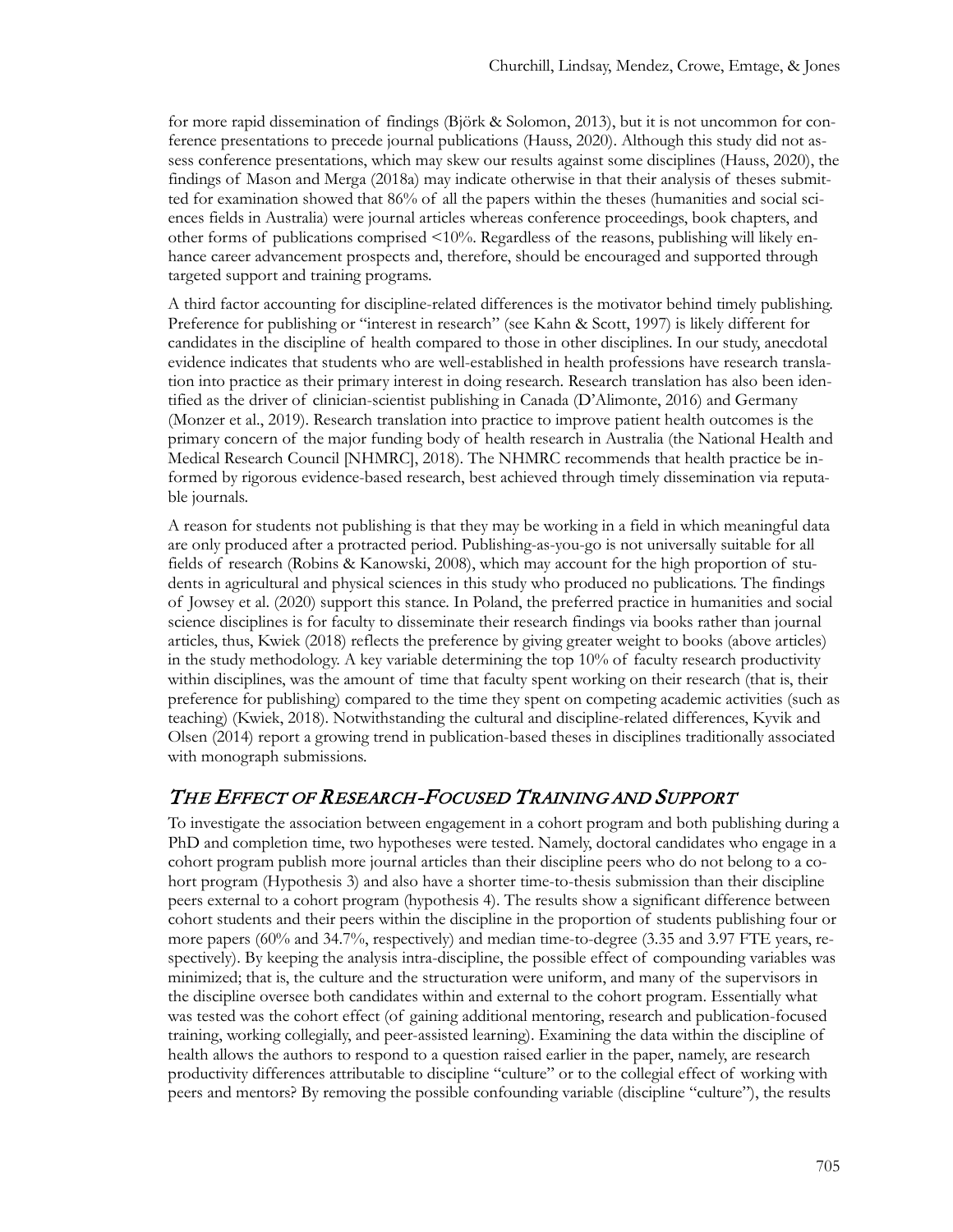indicate that the latter effect (of gaining additional mentoring, research and publication-focused training, working collegially, and peer-assisted learning) appears to exert a stronger influence on the productivity and efficacy of students than discipline culture. If no significant differences were found (between the students within and external to the cohort) then the performance of the students would likely be attributable to a discipline phenomenon.

Building on the findings of Ehrenberg et al. (2007), Green et al. (1992), R. Ynalvez et al. (2014), and Horta et al. (2019), this paper *quantifies* the effect of gaining additional research-related training, not in terms of graduation versus attrition, but as a measure of the number of peer-reviewed journal papers published as a primary author. Furthermore, of greater relevance than the statistical significance of the cohort effect are the implications of this finding for practice. If working collaboratively and peer-assisted learning leads to improved research outcomes, we argue that these factors might apply across a number of disciplines. Working collaboratively does not need to be limited to specific disciplines. In our study, all candidates had access to research training through a centralized Graduate Research School, but it was the candidates in receipt of "additional" support, peer-assisted learning, and training that exhibited significantly higher levels of research productivity and efficacy than their discipline peers. As with Laurance et al. (2013), who demonstrate raised productivity among biology students who publish early in their PhD, our students are required to produce a publication plan at the outset of their candidature and are encouraged to publish from an early stage. Publishing-as-you-go provides students with manageable short-term goals (in keeping with their submission deadline). By the end of data collection, students who have published find that much of their thesis is already written, which, for hybrid formats, reduces the time-to-thesis submission. Doctoral cohort programs have a role to play in encouraging and building student motivation to publish. In short, the cohort mentors help students to help themselves. The results point to the potential value of adopting this research-focused training and support approach (cohort model) across *multiple disciplines* but tailored to the norms and needs of the students within the particular fields of research.

# STUDY LIMITATIONS

Despite the significant findings, a shortcoming of our study is that, as a purely quantitative study, we were not able to assess which of the "support to publish" components or other training and personal support elements in the cohort program exerted the greatest influence on research productivity and efficiency. It is difficult to disentangle the compounded effect where a suite of measures is in place, as in the cohort program. The complexity of variables influencing doctoral performance is captured by Hlebec et al., (2011, p. 167) who comment:

"Some doctoral students may be very motivated and have excellent study skills, but do not receive much support from their supervisors or colleagues. Some others might have a conflictive or ambiguous relationship with their supervisors, but compensate for the lack of support from their supervisor with support from their colleagues. Other doctoral students might be more vivacious, more outgoing, have an excellent relationship with everybody, but lack the motivation to work systematically on demanding job tasks".

It may be that different elements of the cohort program in the discipline of health at our institution met the different needs of various students at specific points in time, or it may be that it is the combined effect of all that the program delivers which is effective in raising productivity and efficacy. Notwithstanding the limitations of our research, the authors aim to address the shortcomings outlined above by conducting a qualitative study with the same cohort graduates. While we plan to assess the strength of the effect of the individual support and training components comprising the program, we recognize the complexity of this endeavor.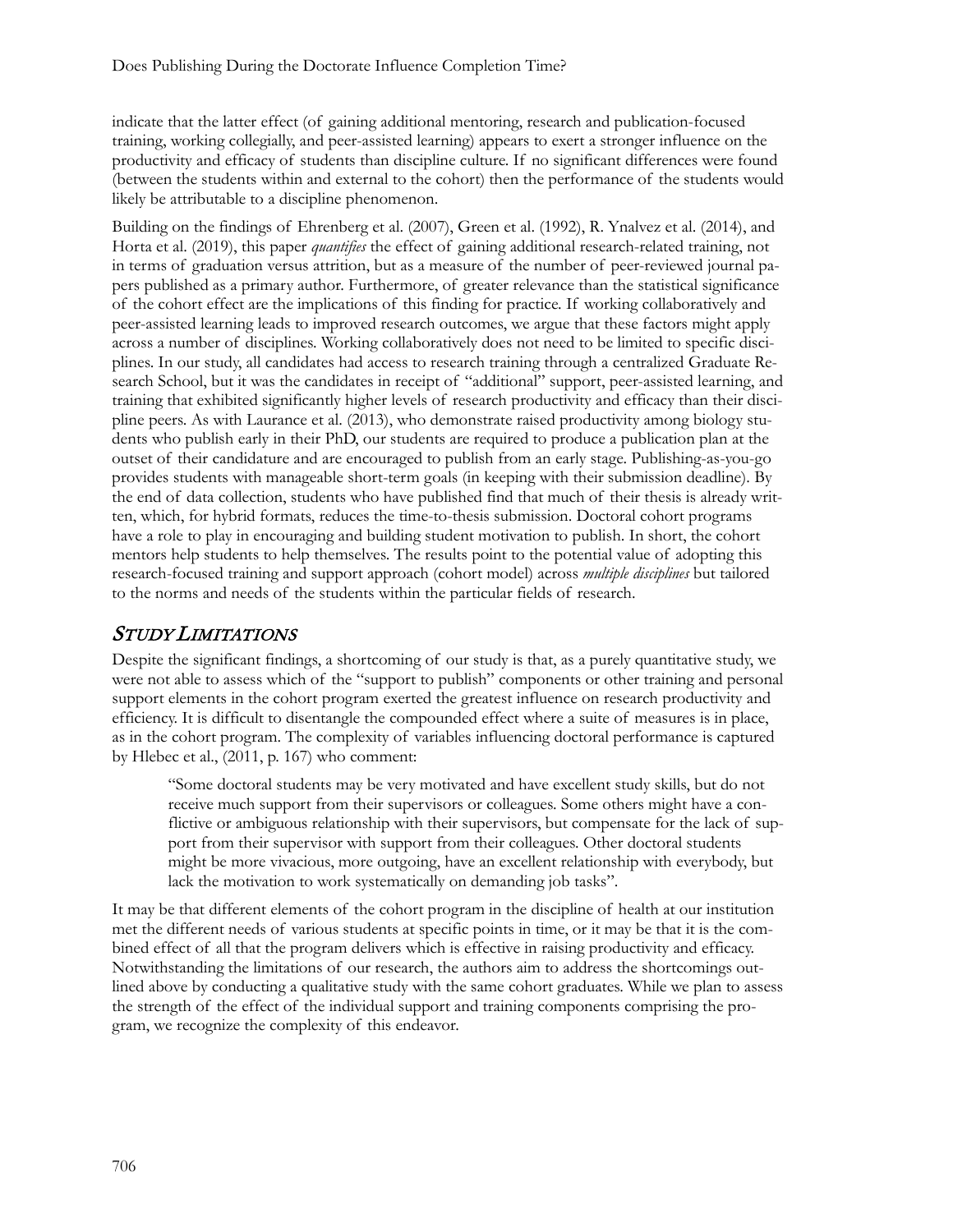# **CONCLUSION**

This paper sheds light on how important it is to publish during doctoral studies. Both publishing during doctoral studies and completing within the recommended time are of value to candidates and universities alike, but, to date, there has been a paucity of empirical evidence addressing the combined effect of the two variables. This paper addresses a gap in the literature by providing quantitative evidence of the association between publishing during doctoral candidature and time-to-degree in the disciplines of health, biological sciences, agricultural and environmental sciences, and chemical, earth, and physical sciences. The finding that publishing four or more articles was associated with a shorter time-to-degree should be of interest to students who have a choice on the format of their ultimate PhD submission, particularly where there are concerns that publishing may extend their candidature. The clear evidence that engaging in a supportive cohort program led to both higher research productivity and greater efficiency is a significant finding of relevance to faculty responsible for researcher training. The authors postulate that it is the combined effect of having a strong emphasis on both timely completion and timely publishing, backed up with concomitant, appropriate research and publication-focused training, that sets the cohort program graduates apart from their discipline peers and those from other fields of research. This finding should be of interest to university policymakers and faculty involved in researcher training, regardless of their discipline, institution, or global locality as it highlights the potential to elevate doctoral student outcomes. Within fields of research where publishing during candidature is the "norm," the results presented show that providing candidates with targeted additional support can further raise research productivity and efficiency.

There has been much research into programs or approaches aimed at improving the experience, wellbeing, or completion rates of doctoral students, but the findings of this paper advance past research by providing insights on the predictors of scholarly efficiency with productivity. While it may be that candidates who work within cohort programs characterized by a strong performance orientation, surrounded by highly research productive colleagues, are stimulated to raise their own performance above the median, on a cautionary note, there is a balance to be achieved to avoid burdening scholars with the pressure to publish. For this reason, encouragement towards timely achievements is best delivered in care and with concern for student wellbeing and personal growth. While these elements characterize the cohort program, it is important that these characteristics are further investigated via follow-up qualitative investigations. The quantitative findings presented in this paper provide a sound baseline of statistically significant evidence from which to design a qualitative study.

### **ACKNOWLEDGMENTS**

The authors of this paper wish to express their gratitude to the reviewers and editors of this paper for their constructive comments.

### **REFERENCES**

- Australian Bureau of Statistics. (2020). *Australian and New Zealand Standard Research Classification* (ANZSRC). <https://www.abs.gov.au/ausstats/abs@.nsf/mf/1297.0>
- Australian Technology Network of Universities, & Nous Group. (2017). *Enhancing the value of PhDs to Australian industry*. [https://www.atn.edu.au/siteassets/publications/atn01-](https://www.atn.edu.au/siteassets/publications/atn01-phd-report-web-single.pdf)phd-report-web-single.pdf
- Bagaka's, J. G., Badillo, N., Bransteter, I., & Rispinto, S. (2015). Exploring student success in a doctoral program: The power of mentorship and research engagement. *International Journal of Doctoral Studies, 10*, 323- 342[. https://doi.org/10.28945/2291](https://doi.org/10.28945/2291)
- Björk, B. C., & Solomon, D. (2013). The publishing delay in scholarly peer-reviewed journals. *Journal of Informetrics, 7*(4), 914-923.<https://doi.org/10.1016/j.joi.2013.09.001>
- Caparrós-Ruiz, A. (2019). Time to the doctorate and research career: Some evidence from Spain. *Research in Higher Education, 60*(1), 111-133. [https://doi.org/10.1007/s11162-018-9506-](https://doi.org/10.1007/s11162-018-9506-2)2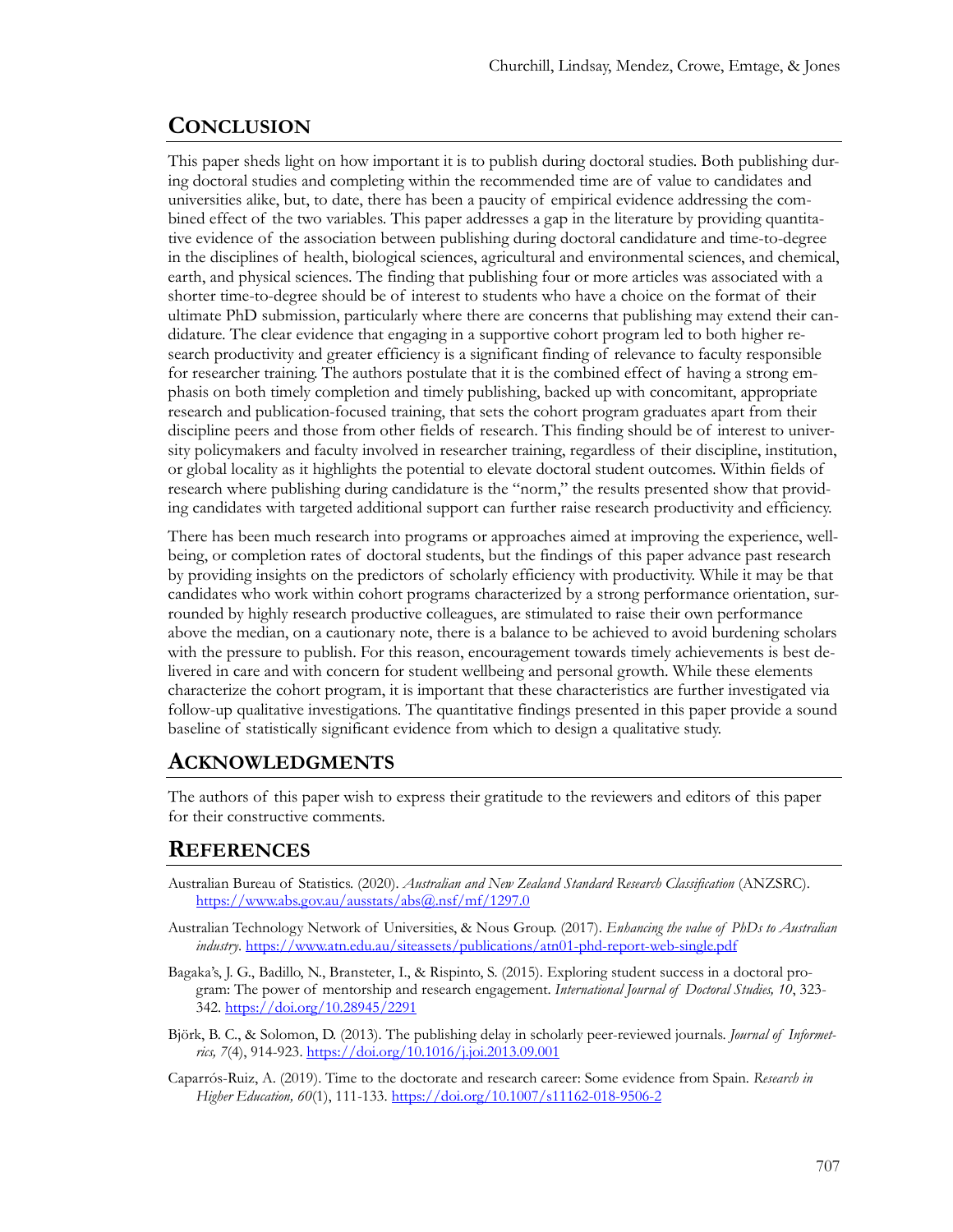- Choi, Y. H., Bouwma-Gearhart, J., & Ermis, G. (2021). Doctoral students' identity development as scholars in the education sciences: Literature review and implications. *International Journal of Doctoral Studies, 16,* 89-125. <https://doi.org/10.28945/4687>
- Cuthbert, D., & Spark, C. (2008). Getting a GRiP: Examining the outcomes of a pilot program to support graduate research students in writing for publication. *Studies in Higher Education, 33*(1), 77-88. <https://doi.org/10.1080/03075070701794841>
- D'Alimonte, L. (2016). Why student research sparks passion! Perspectives from a clinician scientist. *Journal of Medical Imaging and Radiation Sciences, 47*(3), S8-S9.<https://doi.org/10.1016/j.jmir.2016.07.007>
- Eckmann, M., Rocha, A., & Wainer, J. (2012). Relationship between high-quality journals and conferences in computer vision. *Scientometrics, 90*(2), 617-630. [https://doi.org/10.1007/s11192-](https://doi.org/10.1007/s11192-011-0527-2)011-0527-2
- Ehrenberg, R. G., Jakubson, G. H., Groen, J. A., So, E., & Price, J. (2007). Inside the black box of doctoral education: What program characteristics influence doctoral students' attrition and graduation probabilities? *Educational Evaluation and Policy Analysis, 29*(2), 134-150[. https://doi.org/10.3102/0162373707301707](https://doi.org/10.3102/0162373707301707)
- European Higher Education Area. (2009). *Doctoral education in the Bologna process, updated in 2009*. [http://www.ehea.info/cid102847/third-](http://www.ehea.info/cid102847/third-cycle-doctoral-education-2009.html)cycle-doctoral-education-2009.html
- Fisher, M., Nyabaro, V., Mendum, R., & Osiru, M. (2020). Making it to the PhD: Gender and student performance in sub-Saharan Africa. *PLoS One, 15*(12): e0241915.<https://doi.org/10.1371/journal.pone.0241915>
- Gardner, S. K., & Gopaul, B. (2012). The part-time doctoral student experience. *International Journal of Doctoral Studies, 7*(12), 63-78.<https://doi.org/10.28945/1561>
- Garwe, E. C., Thondhlana, J., & Saidi, A. (2021). Evaluation of a quality assurance framework for promoting quality research, innovation and development in higher education institutions in Zimbabwe. *Journal of the British Academy, 9*(s1), 127-157.<https://doi.org/10.5871/jba/009s1.127>
- Geven, K., Skopek, J., & Triventi, M. (2018). How to increase PhD completion rates? An impact evaluation of two reforms in a selective graduate school, 1976–2012. *Research in Higher Education, 59*, 529-552. [https://doi.org/10.1007/s11162-](https://doi.org/10.1007/s11162-017-9481-z)017-9481-z
- Green, R., Hutchison, E., & Sar, B. (1992). Evaluating scholarly performance: The productivity of graduates of social work doctoral programs. *Social Service Review, 66*(3), 441-466.<https://doi.org/10.1086/603932>
- Guerin, C. (2016). Connecting the dots: Writing a doctoral thesis by publication. In C. Badenhorst & C. Guerin (Eds.), *Research literacies and writing pedagogies for masters and doctoral writers* (pp. 31-50). Brill. [https://doi.org/10.1163/9789004304338\\_003](https://doi.org/10.1163/9789004304338_003)
- Hagen, N. (2010). Deconstructing doctoral dissertations: How many papers does it take to make a PhD? *Scientometrics, 85*(2), 567-579. [https://doi.org/10.1007/s11192-](https://doi.org/10.1007/s11192-010-0214-8)010-0214-8
- Hansen, H. F., Aarrevaara, T., Geschwind, L., & Stensaker, B. (2019). Evaluation practices and impact: Overload? In R. Pinheiro, L. Geschwind, H. Foss Hansen, & K. Pulkkinen (Eds.), *Reforms, organizational change and performance in higher education: A comparative account from the Nordic countries* (pp. 235-266). Springer. [https://doi.org/10.1007/978-](https://doi.org/10.1007/978-3-030-11738-2_8)3-030-11738-2\_8
- Hartley, J., & Betts, L. (2009). Publishing before the thesis: 58 postgraduate views. *Higher Education Review, 41*(3), 29-44[. http://www.highereducationreview.com](http://www.highereducationreview.com/)
- Hauss, K. (2020). What are the social and scientific benefits of participating at academic conferences? Insights from a survey among doctoral students and postdocs in Germany. *Research Evaluation, 30*(1), 1-12. <https://doi.org/10.1093/reseval/rvaa018>
- Hayward, F. M., & Ncayiyana, D. J. (2014). Confronting the challenges of graduate education in Sub-Saharan Africa and prospects for the future. *International Journal of African Higher Education, 1*(1). <https://doi.org/10.6017/ijahe.v1i1.5647>
- Hicks, D. (2012). Performance-based university research funding systems. *Research Policy, 41*(2), 251-261. https://doi.org/10.1016/j.respol.2011.09.007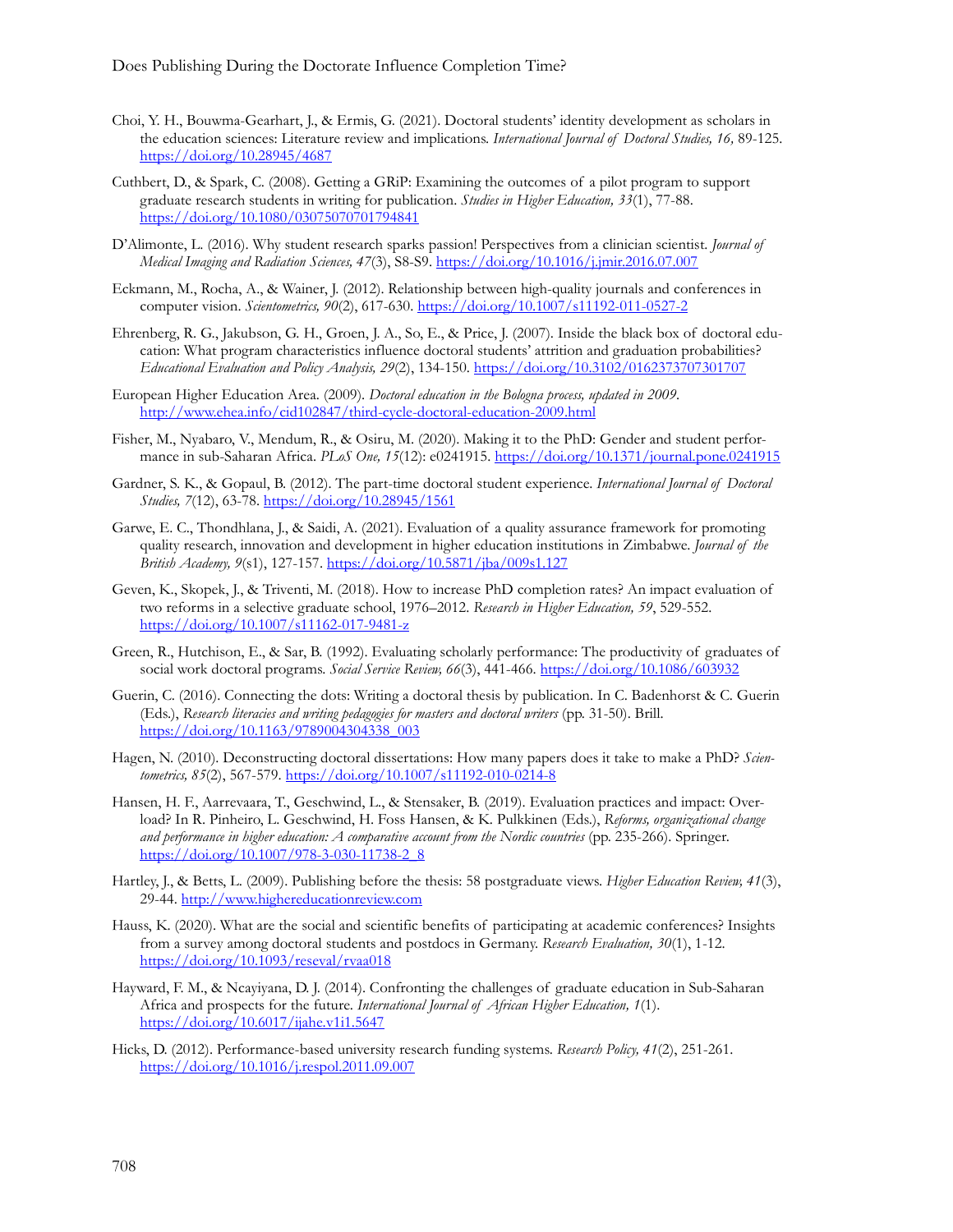- Hlebec, V., Kogovsek, T., & Ferligoj, A. (2011). The influence of social support and personal networks on doctoral student performance. *Metodoloski Zvezki, 8*(2), 157. [https://ibmi.mf.uni-lj.si/mz/2011/no-](https://ibmi.mf.uni-lj.si/mz/2011/no-2/hlebec.pdf)[2/hlebec.pdf](https://ibmi.mf.uni-lj.si/mz/2011/no-2/hlebec.pdf)
- Horta, H., Cattaneo, M., & Meoli, M. (2019). The impact of Ph.D. funding on time to Ph.D. completion. *Research Evaluation, 28*(2), 182-195.<https://doi.org/10.1371/journal.pone.0068839>
- Humphrey, R., Marshall, N., & Leonardo, L. (2012). The impact of research training and research codes of practice on submission of doctoral degrees: An exploratory cohort study. *Higher Education Quarterly, 66*(1), 47-64[. https://doi.org/10.1111/j.1468-2273.2011.00499.x](https://doi.org/10.1111/j.1468-2273.2011.00499.x)
- Jackson, D. (2013). Completing a PhD by publication: A review of Australian policy and implications for practice. *Higher Education Research & Development*, 32(3), 355-368. <https://doi.org/10.1080/07294360.2012.692666>
- Jowsey, T., Corter, A., & Thompson, A. (2020). Are doctoral theses with articles more popular than monographs? Supervisors and students in biological and health sciences weigh up risks and benefits. *Higher Education Research and Development, 39*(4), 719-732. <https://doi.org/10.1080/07294360.2019.1693517>
- Kahn, J. H., & Scott, N. A. (1997). Predictors of research productivity and science-related career goals among counseling psychology doctoral students. *The Counseling Psychologist, 25*(1), 38-67. <https://doi.org/10.1177/0011000097251005>
- Kogovsek, T., Hlebec, V., & Ferligoj, A. (2011). From busy bees to science geeks and party animals: A typology of Slovenian doctoral students. *Metodoloski Zvezki, 8*(2), 121[. https://ibmi.mf.uni-lj.si/mz/2011/no-](https://ibmi.mf.uni-lj.si/mz/2011/no-2/kogovsek.pdf)[2/kogovsek.pdf](https://ibmi.mf.uni-lj.si/mz/2011/no-2/kogovsek.pdf)
- Kwiek, M. (2018). High research productivity in vertically undifferentiated higher education systems: Who are the top performers?. *Scientometrics, 115*(1), 415-462[. https://doi.org/10.1007/s11192-018-2644-](https://doi.org/10.1007/s11192-018-2644-7)7
- Kyvik, S., & Olsen, T. B. (2014). Increasing completion rates in Norwegian doctoral training: Multiple causes for efficiency improvements. *Studies in Higher Education*, *39*(9), 1668-1682. <https://doi.org/10.1080/03075079.2013.801427>
- Larsen, P., & von Ins, M. (2010). The rate of growth in scientific publication and the decline in coverage provided by Science Citation Index. *Scientometrics, 84*(3), 575-603. [https://doi.org/10.1007/s11192-](https://doi.org/10.1007/s11192-010-0202-z)010-0202-z
- Laurance, W. F., Useche, D. C., Laurance, S. G., & Bradshaw, C. J. A. (2013). Predicting publication success for biologists. *BioScience, 63*(10), 817-823.<https://doi.org/10.1525/bio.2013.63.10.9>
- Leland, A. S., Firestone, W. A., Perry, J. A., & McKeon, R. T. (2020). Examining cohort models in the education doctorate. *Studies in Graduate and Postdoctoral Education, 11*(3), 249-262. [https://doi.org/10.1108/SGPE-](https://doi.org/10.1108/SGPE-01-2020-0004)01- 2020[-0004](https://doi.org/10.1108/SGPE-01-2020-0004)
- Martín-Martín, A., Orduna-Malea, E., Thelwall, M., & López-Cózar, E. D. (2018). Google Scholar, Web of Science, and Scopus: A systematic comparison of citations in 252 subject categories. *Journal of Informetrics, 12*(4), 1160-1177. <https://doi.org/10.1016/j.joi.2018.09.002>
- Mason, S., & Merga, M. (2018a). A current view of the thesis by publication in the humanities and social sciences. *International Journal of Doctoral Studies*, *13*, 139-154. <https://doi.org/10.28945/3983>
- Mason, S., & Merga, M. (2018b). Integrating publications in the social science doctoral thesis by publication. *Higher Education Research and Development, 37*(7), 1454-1471. <https://doi.org/10.1080/07294360.2018.1498461>
- Mbogo, R. W., Ndiao, E., Wambua, J. M., Ireri, N. W., & Ngala, F. W. (2020). Supervision challenges and delays in completion of PhD programmes in public and private universities: Experiences of supervisors and graduate students in selected universities in Nairobi, Kenya. *European Journal of Education Studies, 6*(11), 261- 277. <https://oapub.org/edu/index.php/ejes/article/view/2838>
- McGagh, J., Marsh, H., Western, M., Thomas, P., Hastings, A., Mihailova, M., & Wenham, M. (2016). *Review of Australia's research training system*. Australian Council of Learned Academies. <https://acola.org.au/wp/PDF/SAF13/SAF13%20RTS%20report.pdf>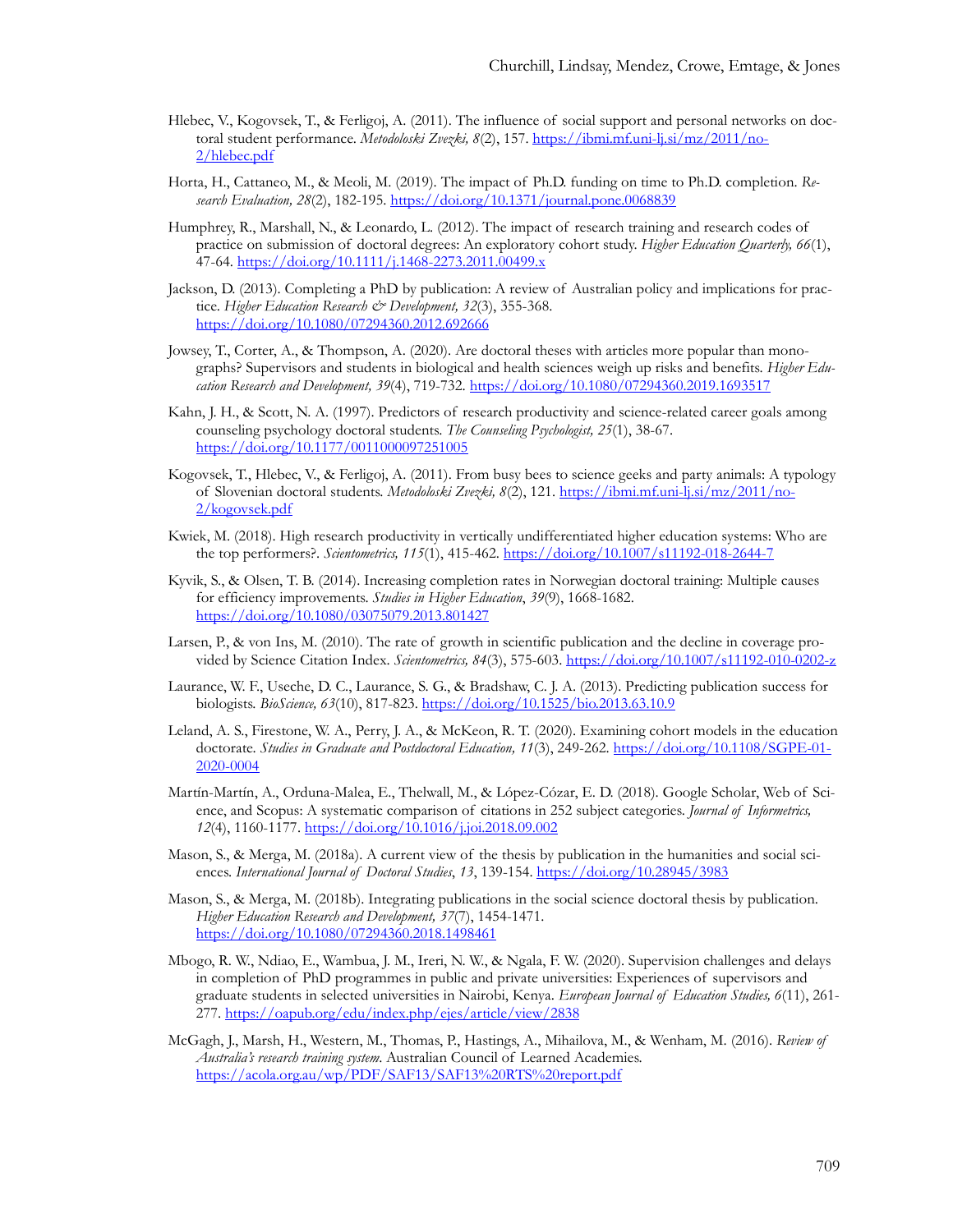- Merga, M. K., Mason, S., & Morris, J. E. (2020). 'What do I even call this?' Challenges and possibilities of undertaking a thesis by publication. *Journal of Further and Higher Education, 44*(9), 1245-1261. <https://doi.org/10.1080/0309877X.2019.1671964>
- Monzer, N., Herzog, W., Löwe, B., Zipfel, S., Henningsen, P., Rose, M., Lehmann, M., Giel, K. E., Marten-Mittag, B., Fischer, F., & Hartmann, M. (2019). Reviving the clinician scientist: A best practice model. *Psychotherapy and Psychosomatics, 88*(2), 114-115.<https://doi.org/10.1159/000495693>
- Morss, K., & Murray, R. (2001). Researching academic writing within a structured programme: Insights and outcomes. *Studies in Higher Education, 26*(1), 35-52.<http://doi.org/10.1080/03075070020030706>
- Mouton, J. (2011). Doctoral production in South Africa: Statistics, challenges and responses. *Perspectives in Education, 29*(3), 13-29.<https://journals.ufs.ac.za/index.php/pie/article/view/1691>
- Murray, R., & Newton, M. (2008). Facilitating writing for publication. *Physiotherapy, 94*(1), 29-34. <https://doi.org/10.1016/j.physio.2007.06.004>
- National Health and Medical Research Council. (2018). *National statement on ethical conduct in human research*. [https://www.nhmrc.gov.au/about-us/publications/national-statement-](https://www.nhmrc.gov.au/about-us/publications/national-statement-ethical-conduct-human-research-2007-updated-2018)ethical-conduct-human-research-2007-[updated](https://www.nhmrc.gov.au/about-us/publications/national-statement-ethical-conduct-human-research-2007-updated-2018)-2018
- Nimer, M. (2009). The doctoral cohort model: Increasing opportunities for success. *College Student Journal, 43*(4).
- Niven, P., & Grant, C. (2012). PhDs by publications: An 'easy way out'? *Teaching in Higher Education, 17*(1), 105- 111. <https://doi.org/10.1080/13562517.2012.640086>
- Olibie, E. I., Agu, N. N., & Uzoechina, G. O. (2015). Characteristics of post graduate education research mentoring in universities in Nigeria: Curricular enhancement strategies. *Journal of Curriculum and Teaching, 4*(1), 156-166.<https://doi.org/10.5430/jct.v4n1p156>
- Organization for Economic Co-operation and Development. (2015). *Frascati manual 2015: Guidelines for collecting and reporting data on research and experimental development, the measurement of scientific, technological and innovation activities*. [https://doi.org/10.1787/9789264239012-](https://doi.org/10.1787/9789264239012-en)en
- Pinheiro, R., Geschwind, L., Foss Hansen, H., & Pulkkinen, K. (2019). *Reforms, organizational change and performance in higher education: A comparative account from the Nordic countries* (p. 326). Springer. [https://doi.org/10.1007/978-](https://doi.org/10.1007/978-3-030-11738-2)3-030-11738-2
- Pinheiro, D., Melkers, J., & Youtie, J. (2014). Learning to play the game: Student publishing as an indicator of future scholarly success. *Technological Forecasting and Social Change, 81*, 56-66. [https://doi.org/10.1016/j.tech](https://doi.org/10.1016/j.techfore.2012.09.008)for[e.2012.09.008](https://doi.org/10.1016/j.techfore.2012.09.008)
- Ramlall, S., Singaram, V. S., & Sommerville, T. E. (2020). Doctorates by thesis and publication in clinical medicine: An analysis of examiners' reports. *Perspectives in Education, 37*(1), 130-147. <https://doi.org/10.18820/2519593X/pie.v37i1.10>
- Roberts, G. (2002). *SET for success: The report of Sir Gareth Roberts' review*. [http://www.educationeng](http://www.educationengland.org.uk/documents/pdfs/2002-roberts-review.pdf)[land.org.uk/documents/pdfs/2002-roberts-review.pdf](http://www.educationengland.org.uk/documents/pdfs/2002-roberts-review.pdf)
- Robins, L., & Kanowski, P. (2008). PhD by publication: A student's perspective. *Journal of Research Practice, 4*(2), M3[. http://jrp.icaap.org/index.php/jrp/article/view/136/154](http://jrp.icaap.org/index.php/jrp/article/view/136/154)
- Sharmini, S., Spronken-Smith, R., Golding, C., & Harland, T. (2015). Assessing the doctoral thesis when it includes published work. *Assessment and Evaluation in Higher Education, 40*(1), 89-102. <https://doi.org/10.1080/02602938.2014.888535>
- Shin, J. C., & Cummings, W. K. (2010). Multilevel analysis of academic publishing across disciplines: Research preference, collaboration, and time on research. *Scientometrics, 85*(2), 581-594. [https://doi.org/10.1007/s11192-](https://doi.org/10.1007/s11192-010-0236-2)010-0236-2
- Shin, J. C., Jung, J., Postiglione, G. A., & Azman, N. (2014). Research productivity of returnees from study abroad in Korea, Hong Kong, and Malaysia. *Minerva, 52*(4), 467-487. [https://doi.org/10.1007/s11024-014-](https://doi.org/10.1007/s11024-014-9259-9) [9259-9](https://doi.org/10.1007/s11024-014-9259-9)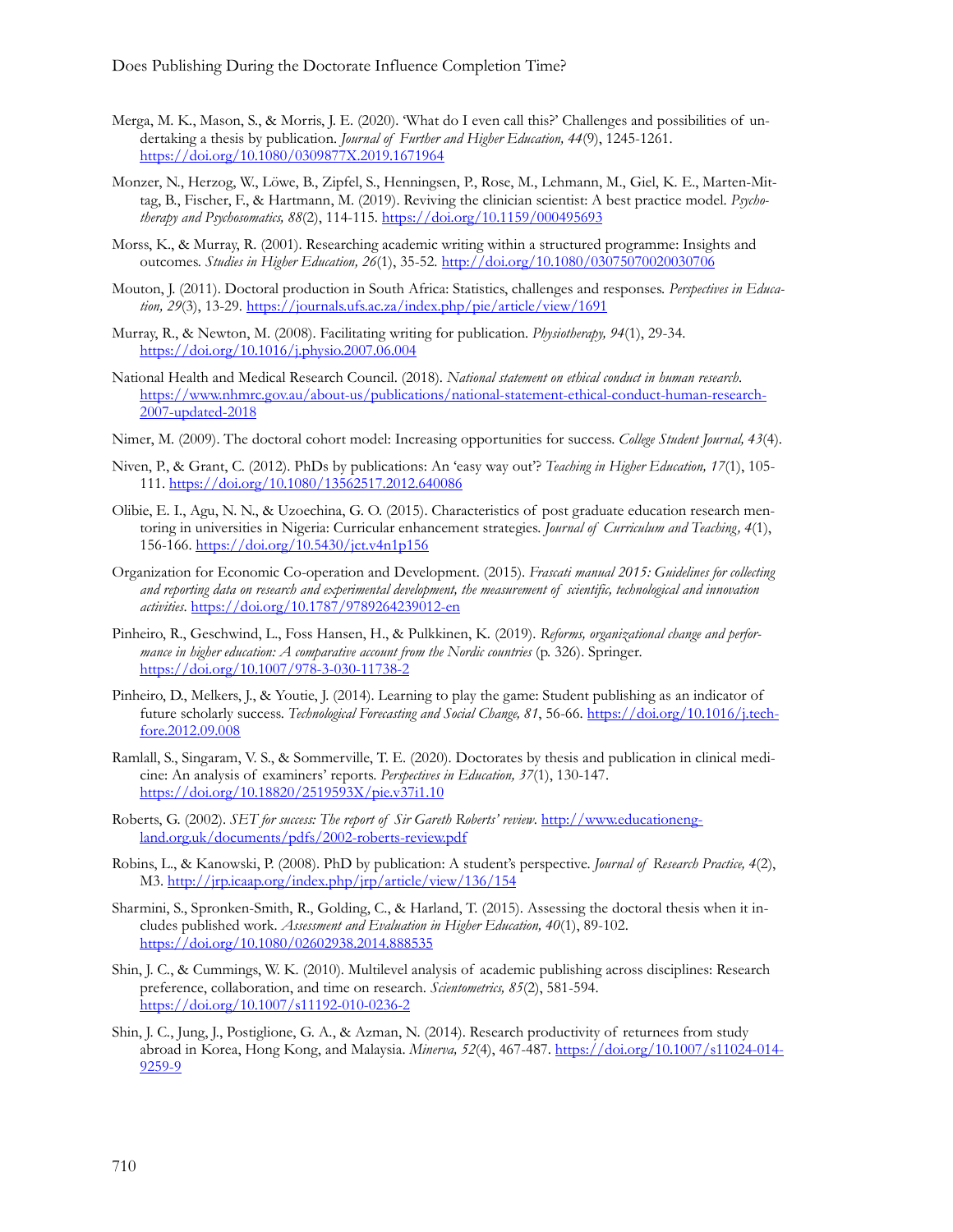- Shin, J. C., Postiglione, G. A., & Ho, K. C. (2018). Challenges for doctoral education in East Asia: A global and comparative perspective. *Asia Pacific Education Review, 19*(2), 141-155[. https://doi.org/10.1007/s12564-018-](https://doi.org/10.1007/s12564-018-9527-8) [9527-8](https://doi.org/10.1007/s12564-018-9527-8)
- Skopek, J., Triventi, M., & Blossfeld, H.-P. (2020). How do institutional factors shape PhD completion rates? An analysis of long-term changes in a European doctoral program. *Studies in Higher Education,* 1-20. <https://doi.org/10.1080/03075079.2020.1744125>
- Spronken-Smith, R., Cameron, C., & Quigg, R. (2018). Factors contributing to high PhD completion rates: A case study in a research-intensive university in New Zealand. *Assessment and Evaluation in Higher Education, 43*(1), 94-109.<https://doi.org/10.1080/02602938.2017.1298717>
- Taylor, S. (2019). *The good supervisory practice framework*. UK Council for Graduate Education. [https://supervi](https://supervision.ukcge.ac.uk/good-supervisory-practice-framework/)[sion.ukcge.ac.uk/good-supervisory-](https://supervision.ukcge.ac.uk/good-supervisory-practice-framework/)practice-framework/
- Teferra, D. (2015). Manufacturing and exporting excellence and 'mediocrity': Doctoral education in South Africa. *South African Journal of Higher Education, 29*(5), 8-19. <https://journals.co.za/doi/pdf/10.10520/EJC182521>
- Thune, T., Kyvik, S., Sörlin, S., Olsen, T. B., Vabø, A., & Tømte, C. (2012). *PhD education in a knowledge society: An evaluation of PhD education in Norway*. Nordic Institute for Studies in Innovation, Research, and Education. <https://www.nifu.no/publications/951985/>
- Torka, M. (2020). Change and continuity in Australian doctoral education: PhD completion rates and times (2005-2018). *Australian Universities' Review, 62*(2), 69-82. [http://www.aur.org.au](http://www.aur.org.au/)
- van Lill, M. H. (2019). *A study of the doctoral pipeline: Time-to-degree in selected disciplines at South African universities* [Unpublished PhD thesis. Stellenbosch University.]
- van Rooij, E., Fokkens-Bruinsma, M., & Jansen, E. (2019). Factors that influence PhD candidates' success: The importance of PhD project characteristics. *Studies in Continuing Education*, 1-20. <https://doi.org/10.1080/0158037X.2019.1652158>
- Watts, J. (2013). To publish or not to publish before submission? Considerations for doctoral students and supervisors. *Educational Practice and Theory, 35*(1), 1101-1107. <https://doi.org/10.7459/ept/34.1.05>
- Wildgaard, L., & Wildgaard, K. (2018). Continued publications by health science PhDs, 5 years post PhD-defence. *Research Evaluation, 27*(4), 347-357.<https://doi.org/10.1093/reseval/rvy027>
- Williams, K., & Grant, J. (2018). A comparative review of how the policy and procedures to assess research impact evolved in Australia and the UK. *Research Evaluation*, 27(2), 93-105. [https://doi.org/10.1093/rese-](https://doi.org/10.1093/reseval/rvx042) $\text{val}/\text{rvx}042$
- Wilson, S., & Cutri, J. (2021). Novice academic roles: The value of collegiate, attendee-driven writing networks. *International Journal of Doctoral Studies, 16*, 149-170. <https://doi.org/10.28945/4700>
- Ynalvez, R., Garza-Gongora, C., Ynalvez, M. A., & Hara, N. (2014). Research experiences and mentoring practices in selected East Asian graduate programs: Predictors of research productivity among doctoral students in molecular biology. *Biochemistry and Molecular Biology Education, 42*(4), 305-322. <https://doi.org/10.1002/bmb.20794>
- Ynalvez, M. A., & Shrum, W. M. (2011). Professional networks, scientific collaboration, and publication productivity in resource-constrained research institutions in a developing country. *Research Policy, 40*(2), 204-216.<https://doi.org/10.1016/j.respol.2010.10.004>
- Zhou, E., & Okahana, H. (2019). The role of department supports on doctoral completion and time-to-degree. *Journal of College Student Retention: Research, Theory and Practice, 20*(4), 511-529. <https://doi.org/10.1177/1521025116682036>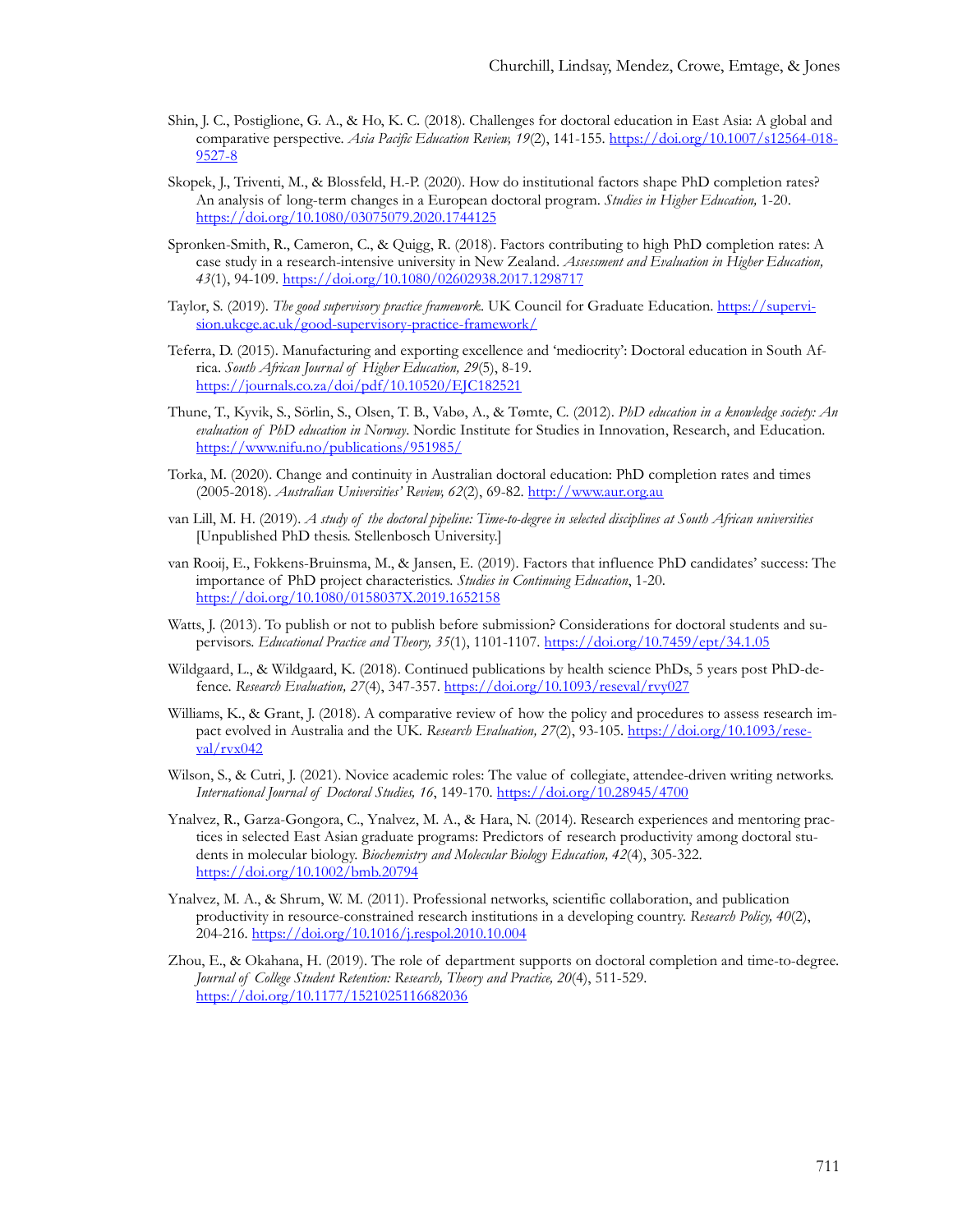# **AUTHORS**



**Meryl Pearce Churchill**, PhD is a researcher in the Division of Tropical Health and Medicine at James Cook University. Meryl has worked in both academic and professional roles supporting teaching and learning in tertiary institutions in Africa and Australia. She is passionate about enhancing the student experience, improving educational outcomes, and increasing student employability.



**Daniel Lindsay**, PhD is a research fellow with expertise in quantitative methodology and statistics. He has worked as a biostatistician on various projects and publications and has a diverse interest in health and education-related research.



**Diana Mendez**, BVsc, MPH, PhD, is an academic engaged in postgraduate research training at James Cook University, Australia. She works as a researcher, a Cohort Doctoral Studies Program mentor, coordinates two postgraduate research methods subjects, and supervises several higher-degree research candidates. She facilitates and develops new research capacity-building activities, such as workshops, writing circles, journal club, tailored to the needs of working health professionals.



**Melissa Crowe**, PhD is the Head of the Cohort Doctoral Studies Program in the Division of Tropical Health and Medicine at James Cook University. Melissa has 13 years experience working in research education and a total of 25 years experience teaching in the tertiary sector. Melissa is enthusiastic about improving the higher degree by research experience and supporting research candidates to completion.